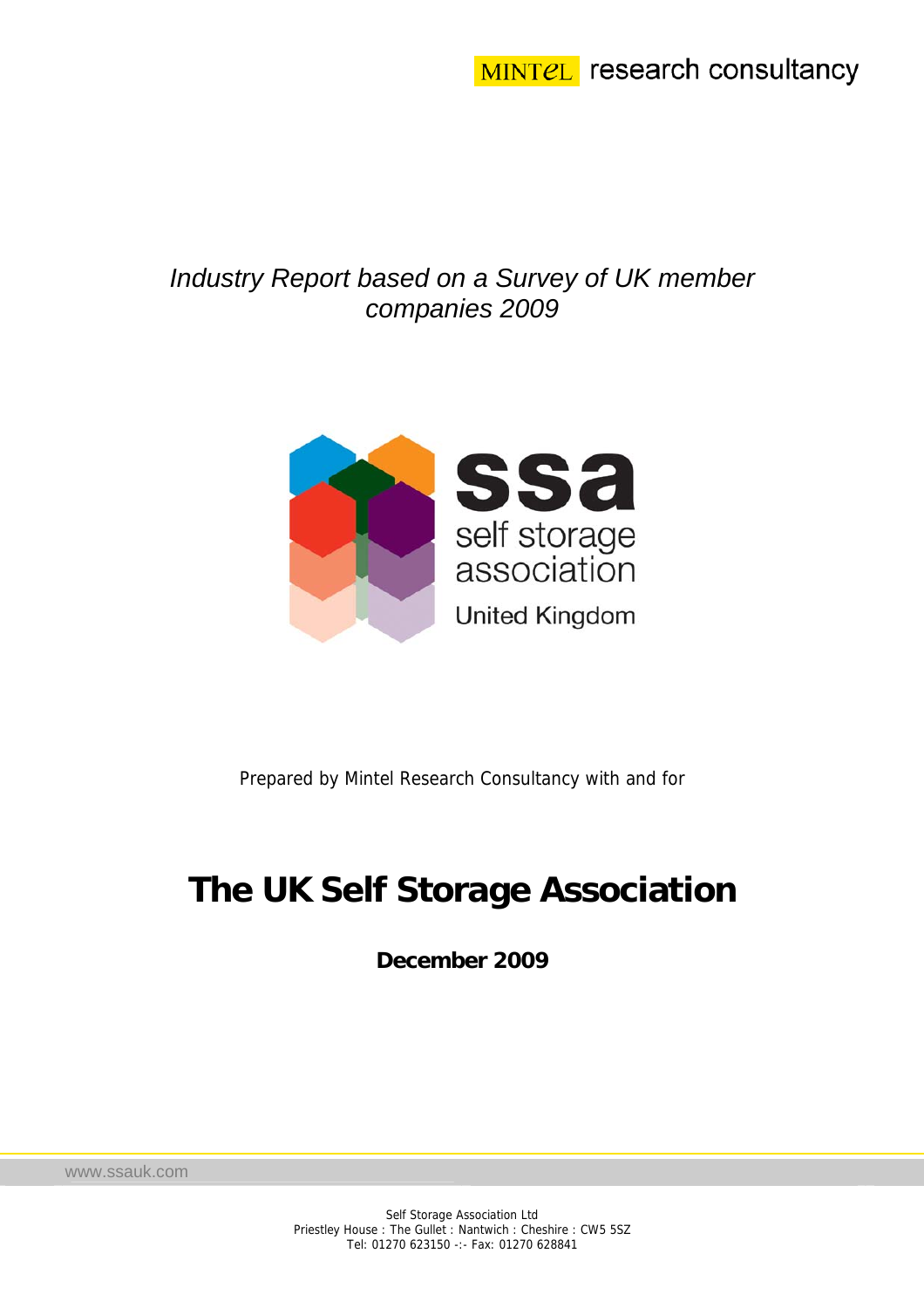### Contents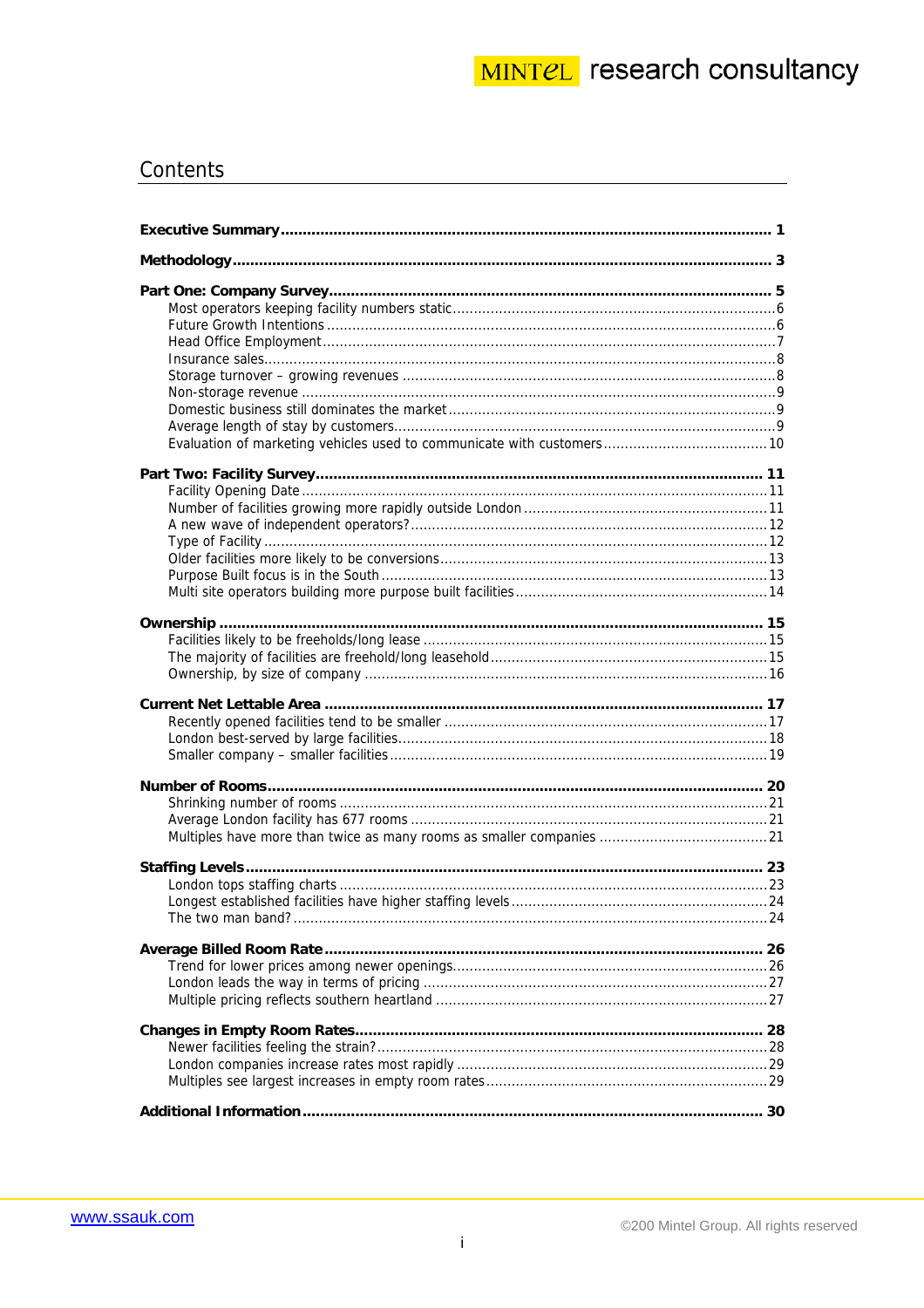

### <span id="page-2-0"></span>Executive Summary

The Self Storage Association (SSA UK) is the trade association for the self storage industry in the UK. As a membership organisation, the SSA UK is currently made up from more than 250 professional companies who either operate self storage facilities or who are suppliers to the industry.

This annual report, prepared by Mintel, outlines the developments and growth within the self storage industry during 2009. Questionnaire results are submitted by the Association's members and can be readily compared to previous years' results.

Some of the 2009 report's key findings include:

- Despite the tough economic climate, the industry has grown by around 4% over the past year in terms of available rentable space - a slow down from the 8-15% seen over the previous five years
- There are now about 800 primary facilities (not including container self storage facilities) and around 28 million rentable square feet - an increase of more than one million square feet (4%) of space in the last year.
- There is now 0.5 sq ft of rentable space for each person in the UK.
- A typical self storage facility has an average size of approximately 40,300 rentable square feet; and has circa 500 rooms. Multiple store operators tend to have more rooms per facility than Independent operators (578 compared to 311).
- The internet is proving to be the most important form of marketing for self storage operators now accounting for more than 35% of new business leads (an increase of more than 20% on last year), while directories (such as Yellow Pages) as a source of new business dropped by 27%.
- The average length of stay for customers using self storage facilities is now 225 days (an increase of more than 26%), with only a quarter of customers staying less than 100 days.

However, as evidenced from many other service industries in the last 12 months, revenue has come under considerable pressure:

- The average billed room rate is £20.49, down 2.8% on last year Multiples are down 2.7% (£22.34 average) and Independents are down 9.8% (£15.71 average)
- The industry generated revenues of about £345m, down by 4% on last year, and employment for 2,800.

The diversity of customers using self storage has helped protect the industry during the recent economic downturn. The industry's customer base did however shift slightly with business customers now accounting for approximately 34% of self storage users and private individuals accounting for the remaining 66% – an increase of 10% amongst business users.

The economic outlook for the year ahead remains unsettled; however the self storage industry remains cautiously optimistic. The UK has 0.5 sq ft per person. When compared to penetration levels in more mature markets, (the US has more than 7.4 sq ft per person and Australasia with 1.1 sq ft) it is clear that the UK industry has further potential to grow.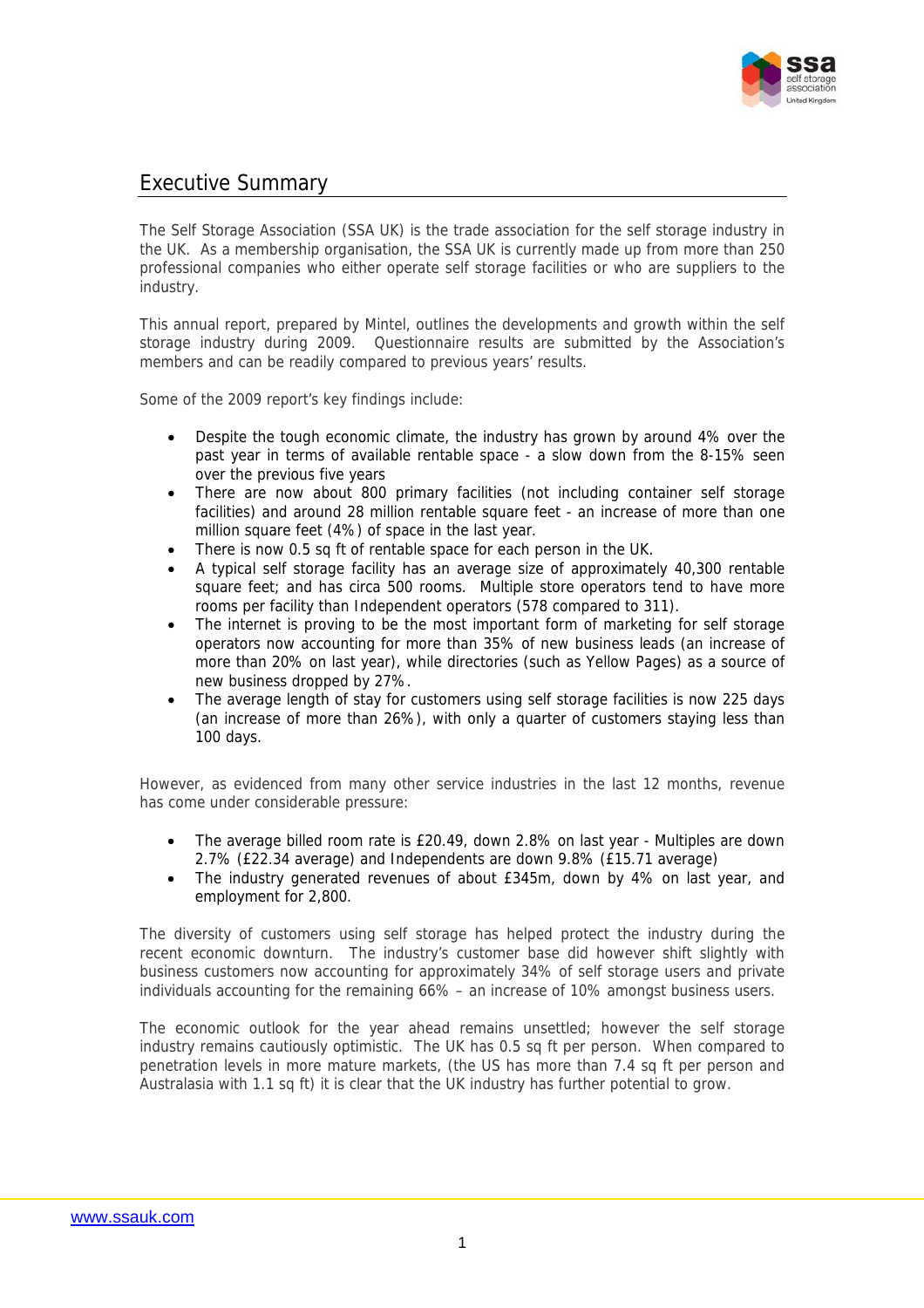

Although the industry's outlook was not as positive as a year ago, 21% of operators are still aiming to open new facilities in the coming year. The longer term outlook remains robust with nearly half the operators (49%) stating that they plan to expand in the next five years, of which 6% of operators plan an aggressive expansion of 10 or more sites.

Other emerging areas of growth highlighted in the report include insurance sales and packaging solutions. Currently nearly 15% of income is generated through these means; however Multiples are well ahead of Independent operators whose non storage revenues remain at less than 9%. This income stream becomes increasingly valuable as the pressure on margins increase in line with the growth in available space.

The full report offers further detail and additional insight into some of the key points raised. SSA UK will in the meantime continue to represent its members and seek to help the industry achieve its goals in the years ahead.

**SSA UK Limited, Priestley House, The Gullet, Nantwich, Cheshire CW5 5SZ.** 

Tel: +44 (0)1270 623 150 [www.ssauk.com.](http://www.ssauk.com/)

### **Leading UK operators include:**

- Safestore Self Storage listed on the London Stock Exchange in 2007 and currently operates 114 self storage facilities (UK 92; France 22).
- Big Yellow Self Storage listed on the London Stock Exchange in 2002 and currently operates 60 facilities and manages a further 10 facilities for Armadillo Self Storage (see below). Big Yellow became the first UK self storage REIT in 2007.
- Access Self Storage currently operates 49 facilities.
- Lok'nStore Self Storage currently operates 21 facilities. (Lok'nStore is listed on AIM in London).
- Shurgard Self Storage currently operates 21 facilities (Shurgard Europe has a further 167 facilities on the Continent of Europe).
- Storage King (a franchise and management organisation) was operating 24 branded facilities. However, as this report goes to print the Storage King portfolio and organisation is undergoing change.
- Space Maker Self Storage currently operates 12 facilities.
- Armadillo Self Storage currently owns 10 facilities, which are managed by Big Yellow Self Storage.

Note: Comparisons are made in the document with some of the results of the previous surveys (dated 1 June 2006, 1 October 2007 and 31 December 2008). Each year our knowledge on member and non-member facilities is improving. This may well influence the year-on-year statistics both upwards and downwards and exact comparison is not always possible as there is also variation in the participants between the three surveys.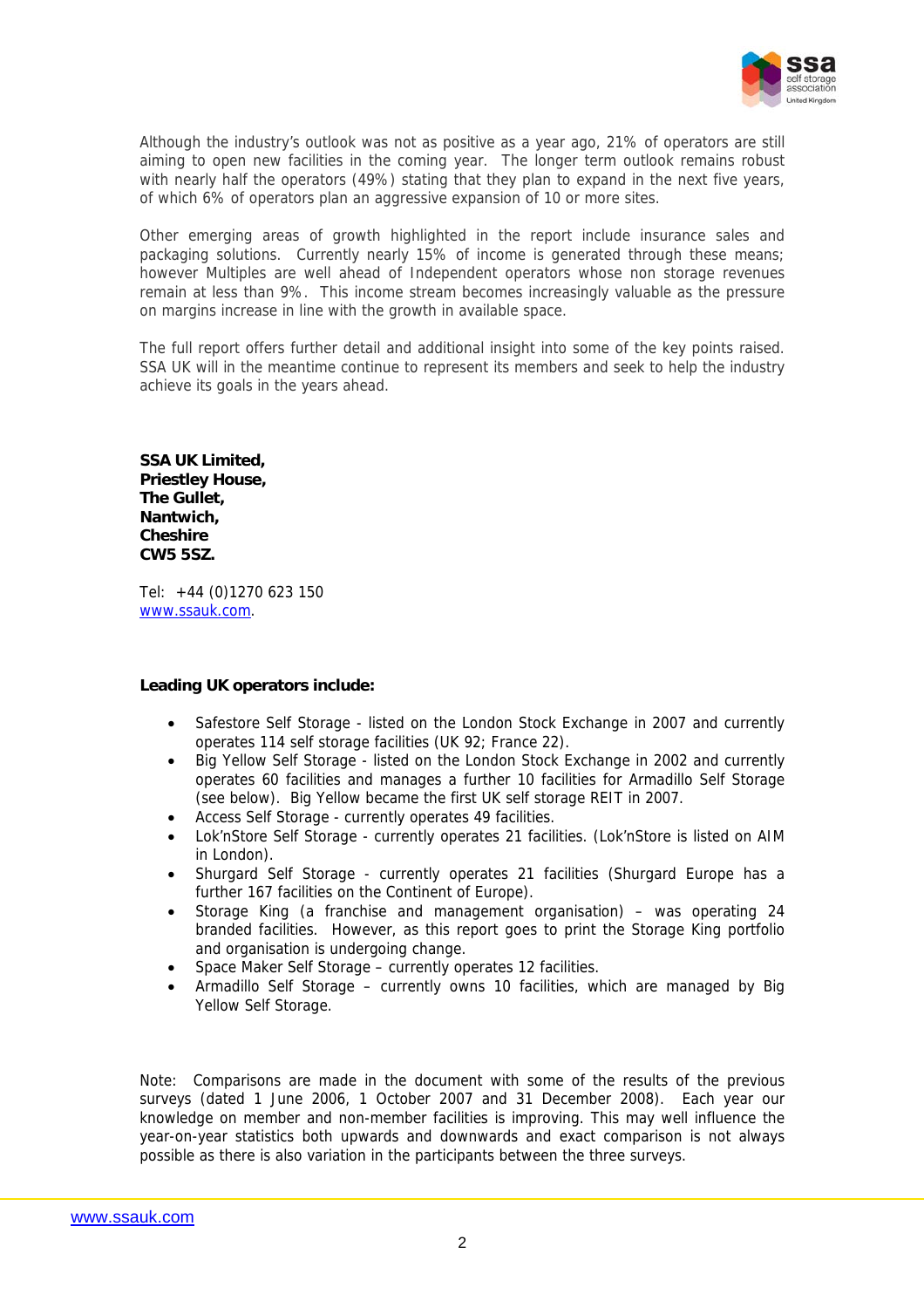### <span id="page-4-0"></span>Methodology

For a fourth consecutive year Mintel Research Consultancy has been commissioned by the SSA UK to analyse a survey sent out to members of the Association. In total, surveys relating to 444 facilities, owned by 92 separate companies have been analysed by Mintel in this, the 2009 edition of the UK Self Storage Industry annual report prepared exclusively for the SSA UK.

When examining the results of the survey, a number of classifications have been used to gain a more detailed understanding of the self storage industry.

As with any survey of this size, some care must be taken in interpreting the results given the possibility that a handful of abnormal responses can significantly skew results. The smaller the sub-sample, the higher is the risk of abnormal responses leading to unrepresentative findings.

Given the need to maintain workable sub-samples, therefore, the level of cross-analysis possible is limited. However, the groups used are large enough to provide some relatively robust sub-samples, while also offering considerable insight into how different sectors of the market are faring.

The groups used in the main body of the report and their definitions are explained below:

**Opening date:** Throughout the analysis, facilities have been broken down into four groups – those opened in 1999 or before (pre-2000), those opened in 2000, 2001 or 2002 (2000- 2002), those opened in 2003, 2004 or 2005 (2003-2005) and those opened in 2006, 2007, 2008 and 2009 (2006-2009).

**Location:** Facilities were divided into four regional groups, South (including South East and South West but excluding London), London (inside M25), Midlands & Wales and North (including Northern England and Scotland).

**Size of company:** Facilities have been split into Independents (including companies with five or less facilities) and Multiples.

The report is in two parts:

**Part One** – the analysis of the company survey

**Part Two** – analysis of the individual facility survey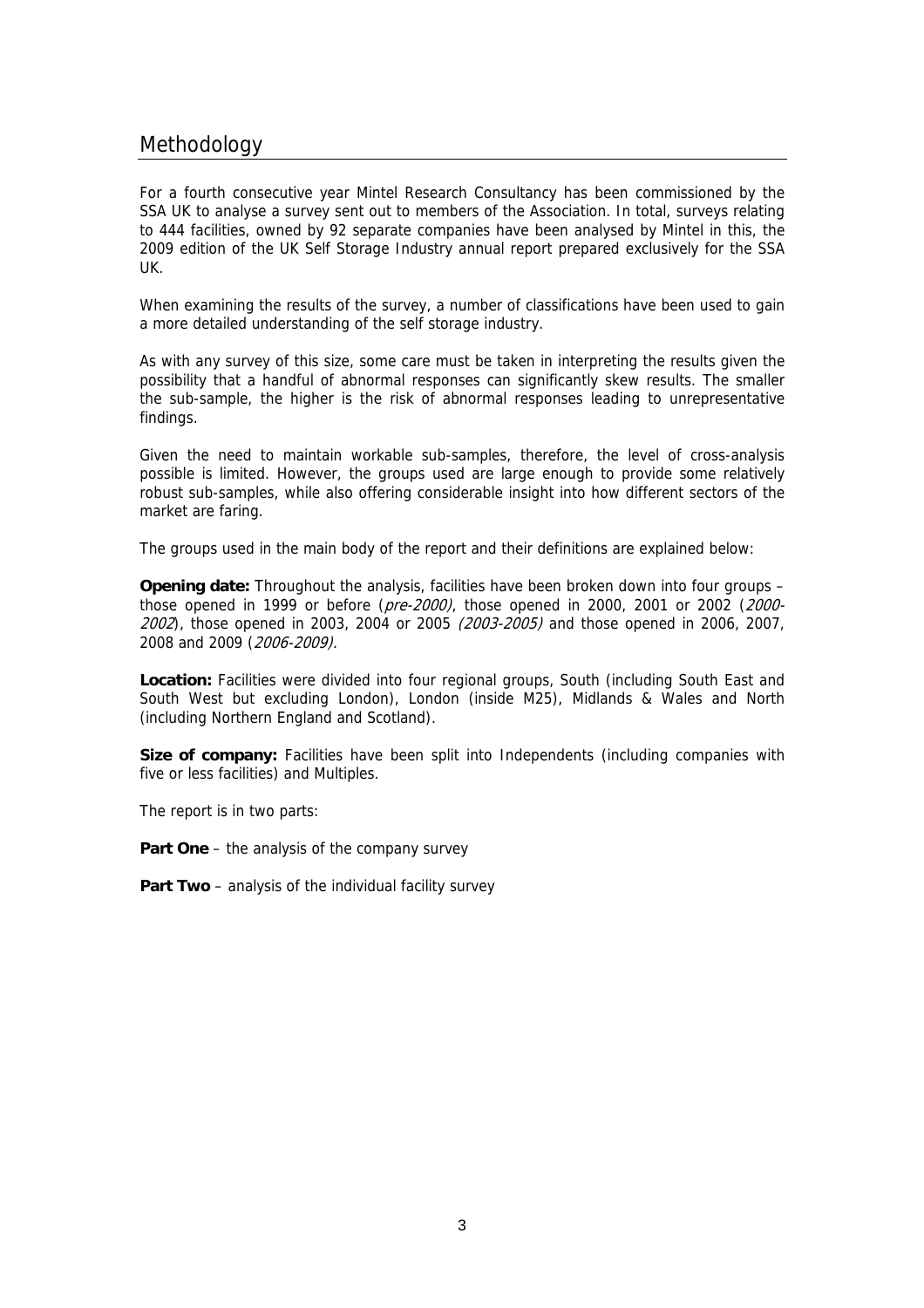

The following table compares the 2009 sample (collected in 2009) to the 2008 sample (collected in 2008) to the 2007 sample (collected in 2007) and the 2006 sample (collected in late 2005) by key segmentation.

|                                        | Count |        |     |       |      |      |
|----------------------------------------|-------|--------|-----|-------|------|------|
|                                        |       | 2009   |     | 2008  | 2007 | 2006 |
| Number of companies                    | 92    | $-16%$ | 109 | 40%   | 78   | 87   |
| Companies in both 2008 and 2009 survey | 65    | 3%     | 63  | 31%   | 48   | N/A  |
| Number of facilities                   | 444   | 3%     | 429 | 25%   | 342  | 315  |
|                                        |       |        |     |       |      |      |
| Pre 2000 facilities                    | 90    | $-25%$ | 120 | 7%    | 112  | 125  |
| 2000-2002 facilities                   | 114   | 15%    | 99  | 3%    | 96   | 111  |
| 2003-2005 facilities                   | 79    | $-8%$  | 86  | 3%    | 83   | 79   |
| 2006-2009 facilities                   | 161   | 30%    | 124 | 143%  | 51   |      |
|                                        |       |        |     |       |      |      |
| London facilities                      | 131   | 8%     | 121 | $-2%$ | 124  | 118  |
| South East facilities                  | 73    | 4%     | 70  | 37%   | 51   | 57   |
| South/South West facilities            | 81    | 3%     | 79  | 75%   | 45   | 42   |
| N. England/Scotland facilities         | 101   | 2%     | 99  | 34%   | 74   | 52   |
| Midlands/Wales facilities              | 58    | $-3%$  | 60  | 25%   | 48   | 46   |
|                                        |       |        |     |       |      |      |
| Independent facilities                 | 133   | $-20%$ | 166 | 54%   | 108  | 112  |
| Multiple facilities                    | 311   | 18%    | 263 | 12%   | 234  | 203  |

### **Figure A: Comparison of the survey sample in 2009, 2008, 2007 and 2006**

Source: SSA/Mintel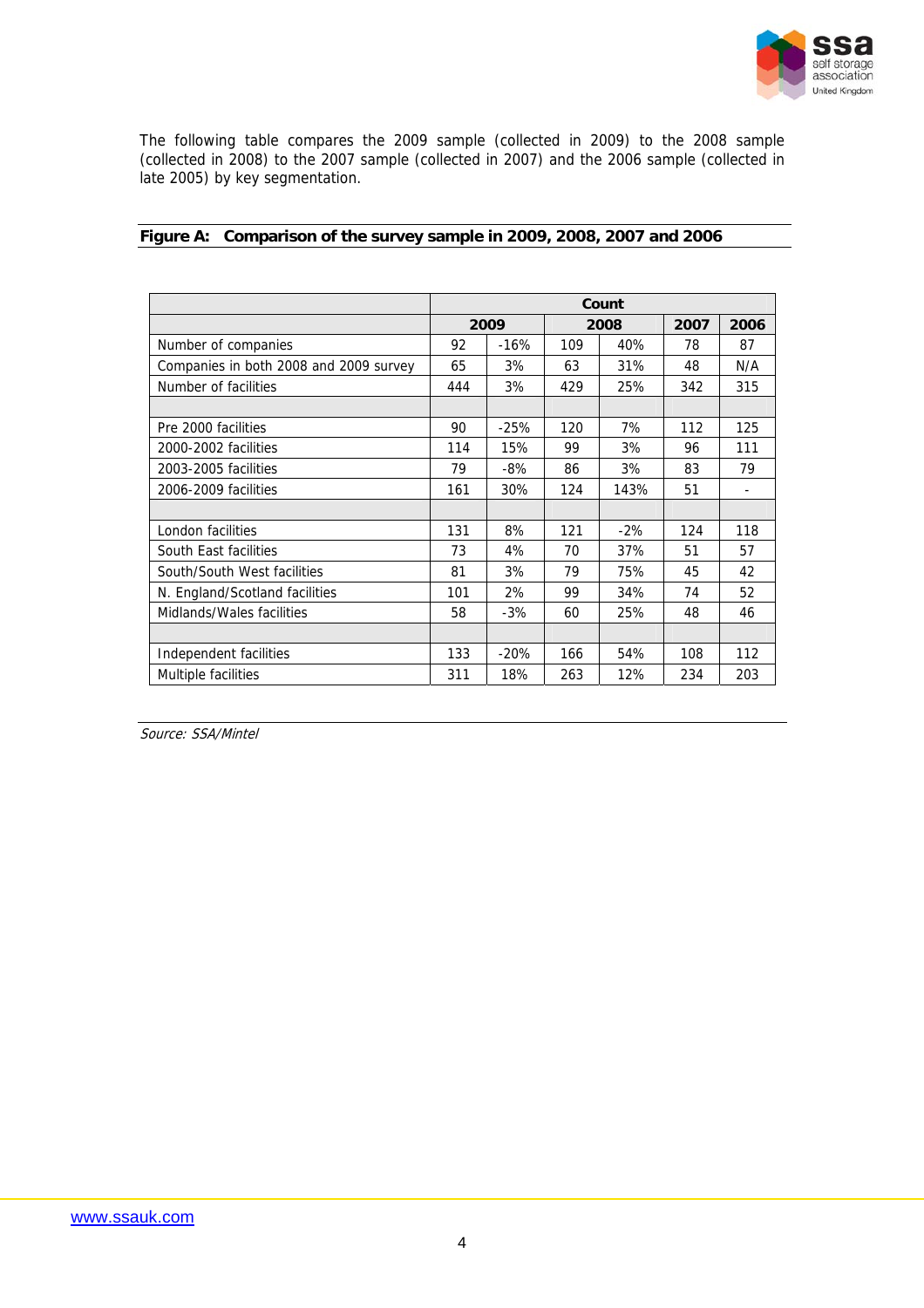

### <span id="page-6-0"></span>Part One: Company Survey

This section of the report covers the aspects of the questionnaire relating to the companies active in the self storage market, giving an overall picture of size, turnover and strategy.

The chart below details the number of facilities owned by each company.

|                                 | 2009     | 2008           | 2007     | 2006           |
|---------------------------------|----------|----------------|----------|----------------|
| <b>Number of Facilities</b>     |          | % of companies |          |                |
|                                 | 58       | 60             | 60       | 65             |
| 2                               | 14       | 16             | 13       | 15             |
| 3                               | 9        | 7              | 10       | 6              |
| 4                               | 4        | 4              | 4        | 3              |
| 5                               | 3        | 5              | 3        |                |
| 6                               | 1        |                | 0        | $\overline{2}$ |
| 7                               | 2        |                |          | $\Omega$       |
| 8                               | $\Omega$ | $\Omega$       | $\Omega$ |                |
| 9                               | $\Omega$ | 0              |          | $\Omega$       |
| 10                              |          | 0              | 0        |                |
| Over 10                         | 8        | 6              | 8        | 6              |
|                                 |          |                |          |                |
| <b>Avg Number of Facilities</b> | 4.8      | 3.9            | 4.4      | 3.6            |

### **Figure 1: Proportion of companies by number of facilities open**

- The market remains polarised, with a handful of dominant companies, and a large number of much smaller operators. 58% of the companies surveyed operate a single facility, and 72% have two facilities or fewer.
- The increase in the average number of facilities per company has been caused by the reduction in numbers of independent operators responding to the survey this year, compared to 2008.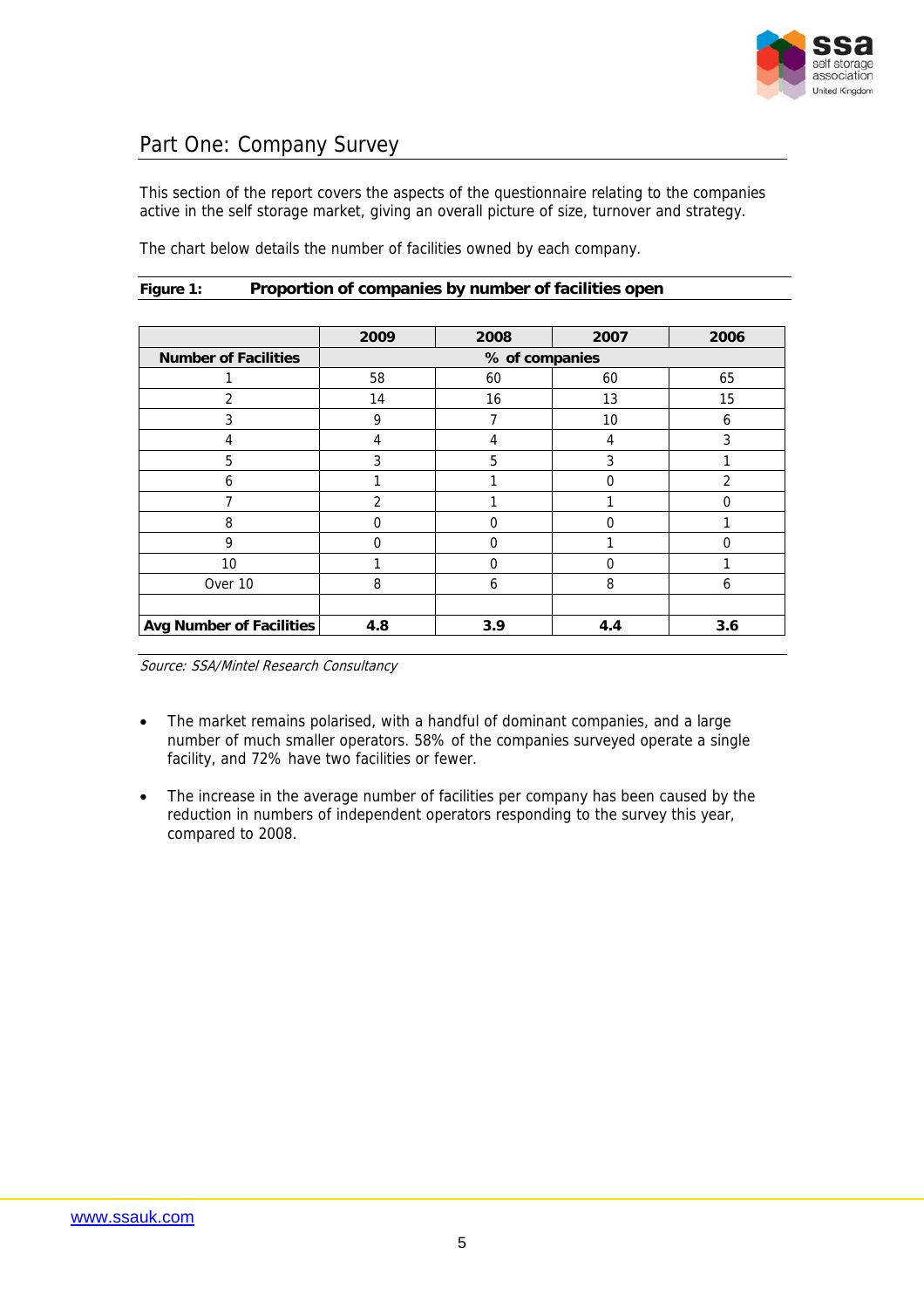

### <span id="page-7-0"></span>**Most operators keeping facility numbers static**

- The 2008 survey showed that the expansion in facility numbers had slowed down. The latest survey shows that the rate of expansion has continued to decline.
- In 2009 20% of companies opened at least one more facility.
- That said, there was clearly some confidence in the market, with two large companies having opened at least six sites each – and one having expanded strongly, bringing nine new sites on stream in the year.

### **Figure 2: Proportion of companies that have opened new facilities in the past 12 months**

| Number of new facilities in<br>the past 12 months: | 2009 | 2008 | 2007 | 2006 |
|----------------------------------------------------|------|------|------|------|
| None                                               | 79   | 74   | 55   | 64   |
| One                                                | 15   | 18   | 35   | 29   |
| Two                                                |      |      |      |      |
| Three                                              |      |      |      |      |
| Over three                                         |      |      |      |      |

Source: SSA/Mintel Research Consultancy

### **Future Growth Intentions**

#### **Short-term growth**

- When it comes to intentions over the next year, responses suggested that the market should continue to expand, but at a very much slower rate than in 2006/7.
- A fifth say that they will open new facilities about the same as those who opened new facilities in the past year.

#### **Figure 3: Proportion of companies intending to open new facilities in the next 12 months**

| Likelihood of opening new<br>facilities in the next 12<br>months: | 2009 | 2008 | 2007        | 2006 |
|-------------------------------------------------------------------|------|------|-------------|------|
| Yes                                                               | 21   | 33   | 44          | 55   |
| No                                                                | 75   | 49   | 35          | 45   |
| Possibly                                                          |      | 18   | $2^{\cdot}$ |      |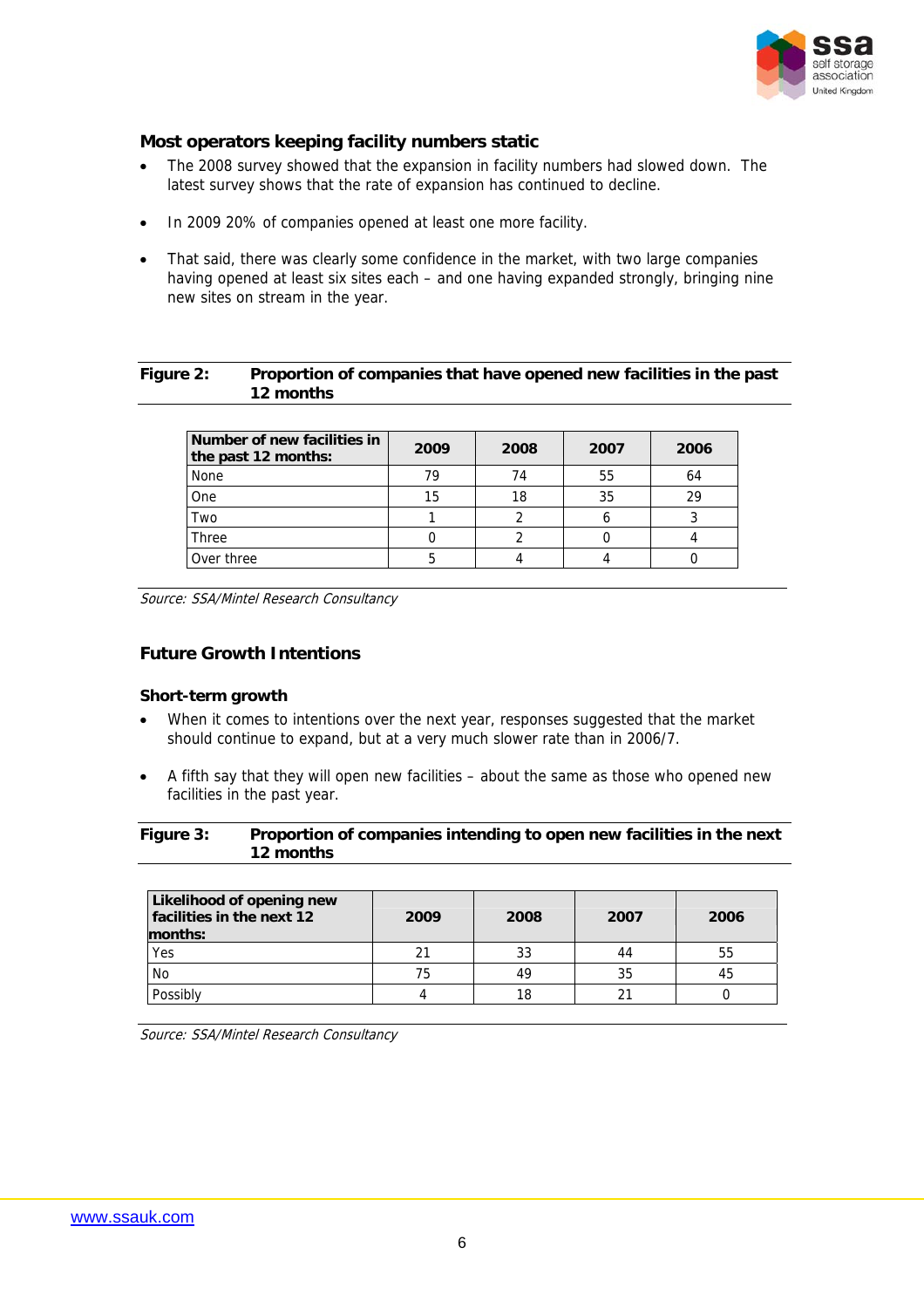

### <span id="page-8-0"></span>**Long-term**

- In a sign of confidence in the future health of the market, 49% of companies plan to open one or more facilities in the next five years, with 6% planning aggressive expansion of ten or more facilities.
- However, half do not intend to open any new facilities in the next five years. This significant change in future growth intentions is almost certainly down to the current financial climate, which has caused uncertainty and, coupled with a lack of bank finance, has caused retrenchment in any planned investments. It may well be that as the recession starts to recede, many companies will revisit their intentions.

| Figure 4: | Proportion of Companies expecting to open new facilities in the next |
|-----------|----------------------------------------------------------------------|
|           | 5 years                                                              |

| Number of new facilities | 2009 | 2008 | 2007 |
|--------------------------|------|------|------|
| 0/Possibly/Unsure        | 50   |      | 35   |
|                          | 35   |      | 35   |
|                          |      |      |      |
| + 10                     |      |      |      |

Source: SSA/Mintel Research Consultancy

**Figure 5: Head office staffing levels** 

### **Head Office Employment**

- Reflecting the large number of smaller companies operating in the market, 74% employed three or fewer staff members at their head office, with an average staffing  $level of 4.1$
- When it comes to facility numbers, though, it is a polarised market, and one company employs 54 head office staff members – accounting for almost 15% of recorded head office staff.

| Number of staff in head office:           | 2009 | 2008 | 2007 | 2006 |
|-------------------------------------------|------|------|------|------|
| $0 - 1$                                   | 32   | 20   | 20   | 20   |
| $1 - 3$                                   | 42   | 52   | 46   | 36   |
| $3 - 6$                                   | 16   | 18   | 24   | 26   |
| $6+$                                      | 10   | 10   | 10   | 18   |
| Average number of staff in<br>head office | 4.1  | 4.5  | 4.2  | 5.0  |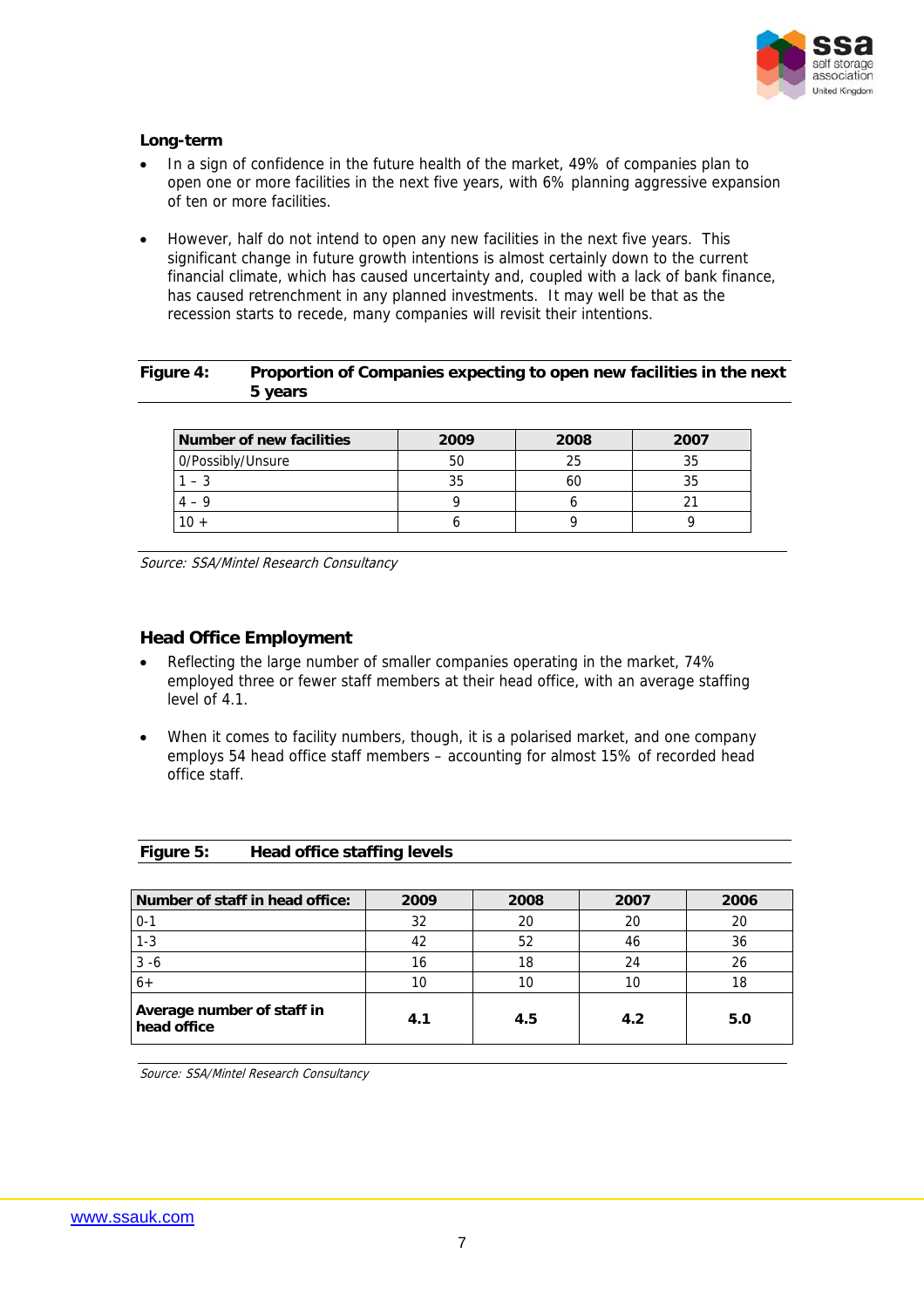

### <span id="page-9-0"></span>**Insurance sales**

- Companies were asked how they have chosen to ensure that all their customers have insurance cover on their stored goods.
- Since the last report the Government has de-regulated the provision of insurance for the self storage industry. 30% of respondees have already converted to the formal deregulated selling option, which is a positive response by the industry to the Government's de-regulation initiative. 57% have continued to provide extended cover and the remaining 13% are either still FSA-authorised or have customers that are using other options for their insurance cover.

### **Storage turnover – growing revenues**

- The chart below illustrates the level of turnover generated from core self storage business.
- 53% of companies generate £201k or more (55% of companies in 2008).
- At the top end of the market, some 19% earned at least £1 million from self storage business, with the spread of incomes highlighting the huge diversity seen within the industry.
- Among the companies turning over less than £1 million, the average figure was £270,000, a slight decrease year-on-year from 2008.

|                                                          | 2009     | 2008           | 2007     | 2006     |  |  |  |
|----------------------------------------------------------|----------|----------------|----------|----------|--|--|--|
| <b>Turnover bands</b>                                    |          | % of companies |          |          |  |  |  |
| <b>Up £100</b>                                           | 20       | 16             | 21       | 31       |  |  |  |
| £101k to 200k                                            | 28       | 29             | 34       | 23       |  |  |  |
| £201k to £1M                                             | 34       | 41             | 26       | 29       |  |  |  |
| Over £1M                                                 | 19       | 14             | 19       | 17       |  |  |  |
| Average self storage<br>turnover less than<br>£1 million | £270,000 | £285,000       | £226,000 | £214,000 |  |  |  |

#### **Figure 6: Turnover (£) from self storage**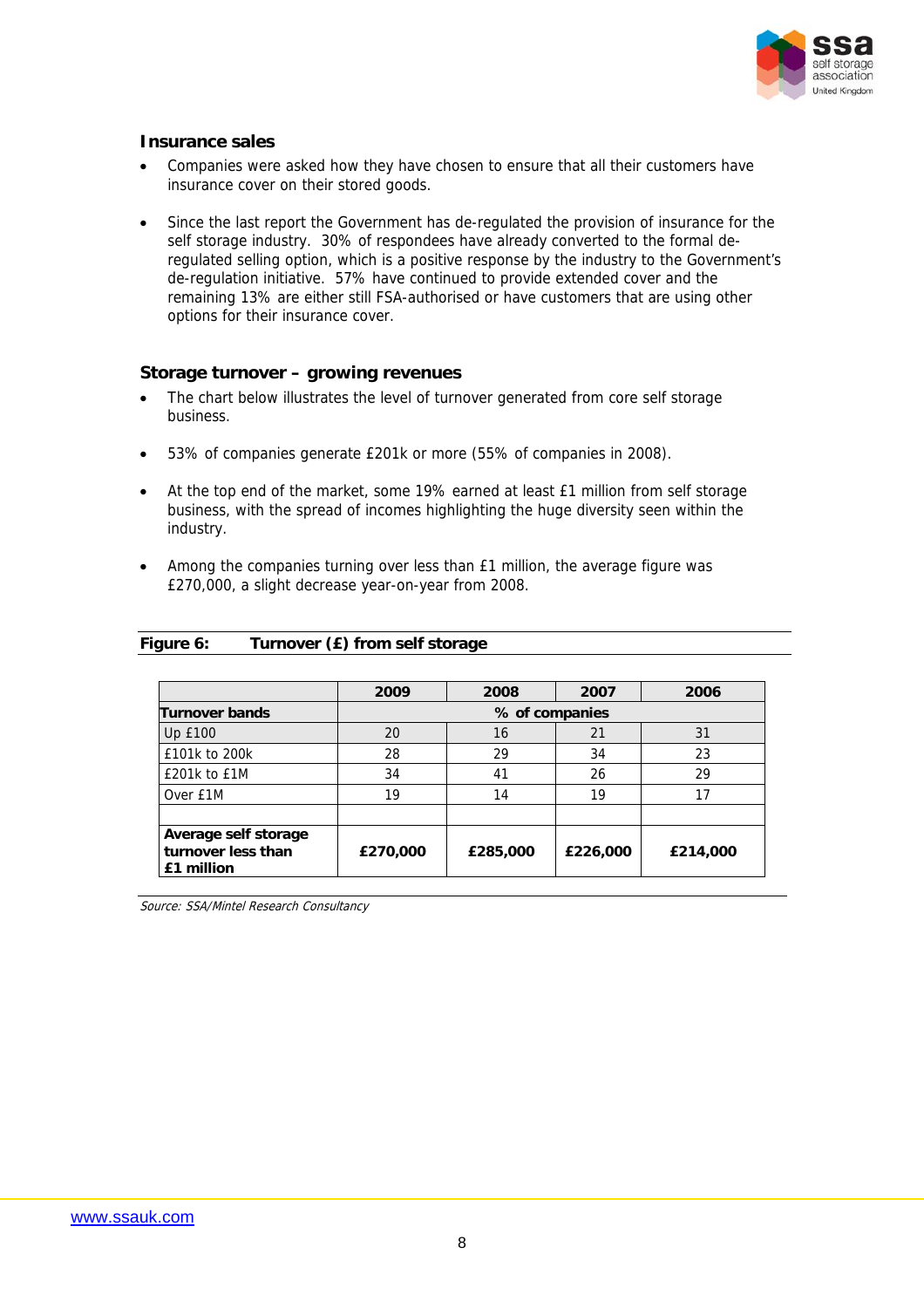

### <span id="page-10-0"></span>**Non-storage revenue**

- The chart below illustrates the turnover generated from non-storage business, such as merchandise, insurance and other self storage related services. It makes a comparison with the core self storage turnover.
- The difference between Multiples and Independents is again confirmed this year. The slight improvement for Independents is probably caused by the fact that fewer of them responded to the survey.

### **Figure 7: Turnover from other business**

| % of other turnover to self<br>storage turnover | 2009 | 2008 | 2007 | 2006 |
|-------------------------------------------------|------|------|------|------|
| <b>Independents</b>                             | 8.7  | 6.0  | 8.8  | 14.0 |
| <b>Multiples</b>                                | 15.9 | 15.5 | 17.0 | 17.0 |
| Total                                           | 14.8 | 12.8 | 15.9 | 16.5 |

Source: SSA/Mintel Research Consultancy

### **Domestic business still dominates the market**

- When it comes to the split between domestic and business users, the customer base remains largely driven by individuals who, on average, accounted for just over 66% of customers in a facility. This, though, masked significant differences. For seven companies domestic customers accounted for over 85% of the business, while at the other extreme, three companies said that only 60% of their customers were domestic.
- There is also an indication from this year's survey that the proportion of business customers has increased. This is likely to be a combination of a reduction in private individuals (and therefore the business customer proportion automatically increases) and a concentration by companies on increasing their business customer base. Business customers will take a larger percentage of space as they typically occupy larger rooms than domestic customers.

### **Average length of stay by customers**

- Around 24% of customers stay for 100 days or fewer, highlighting the fact that many people (mainly domestic customers) use storage facilities to cover relatively short-term space requirements.
- Many of these customers will be using storage as an interim measure, between moving houses, for example. The dramatic decline in the volume of property transactions in 2009 has impacted this sector of the market.
- However, there is also a significant and growing number of longer stayers in the industry, with eighteen of the companies surveyed saying that their average customer stayed at least a year. Figure 8 shows how significant the change has been over the last 2 years.
- This market from domestic customers has grown in the last 2 years, with customers being forced to downsize or to move into rented accommodation in the current environment, and hence the need for prolonged self storage services.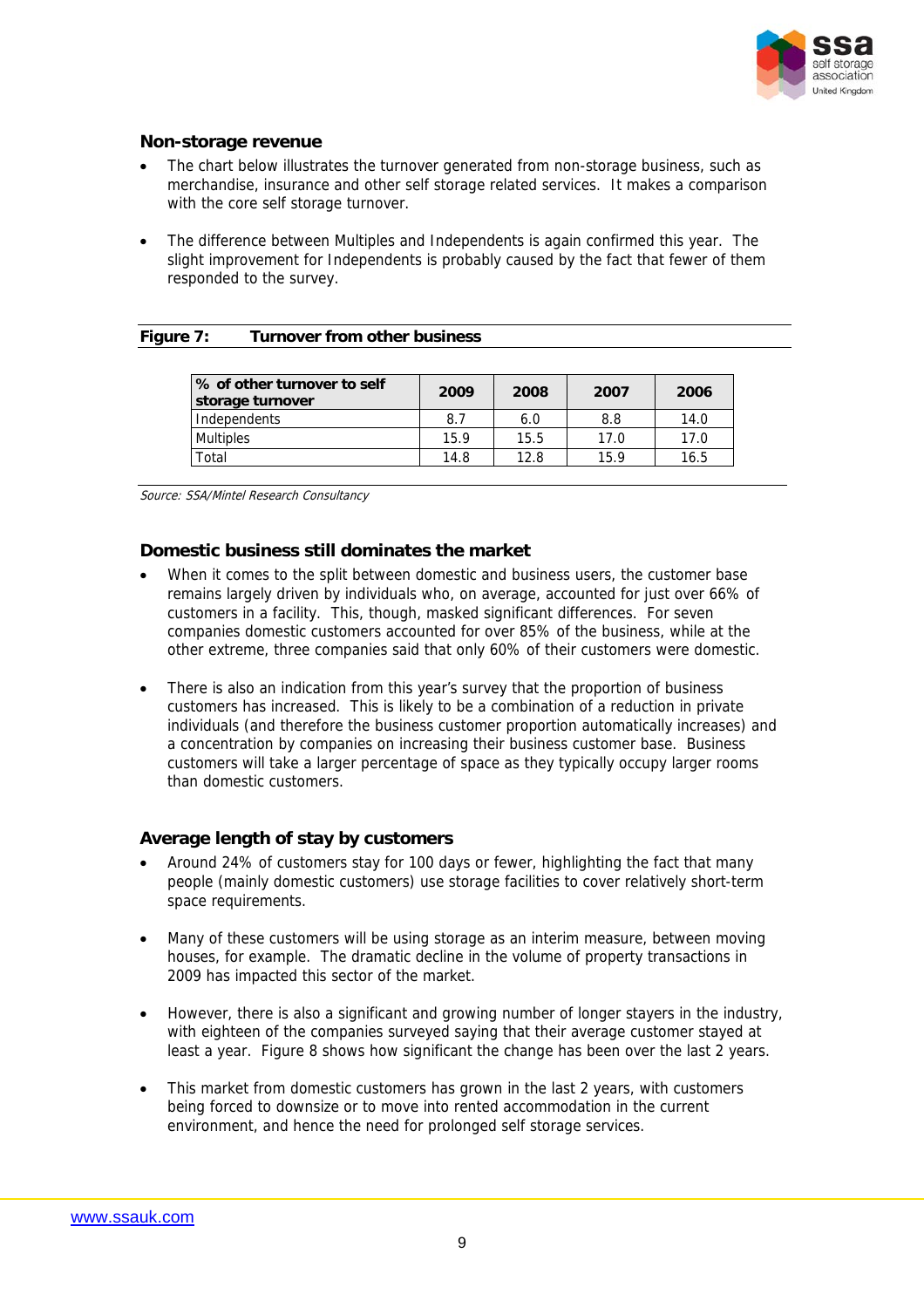

- <span id="page-11-0"></span>• The average length of stay for Multiples was 49 weeks (9 weeks longer than last year) and for Independents, 29 weeks (6 weeks longer than last year).
- This confirms that companies with a more mature portfolio of facilities (typically the multiple facility operators), tend to have longer average lengths of stay.

| <b>Length of Stay</b>      | 2009               | 2008 | 2007                                    |  |  |
|----------------------------|--------------------|------|-----------------------------------------|--|--|
|                            | % of companies     |      |                                         |  |  |
| 0 to 100 days              | 24                 | 34   | 35                                      |  |  |
| 101 to 200 days            | 29                 | 31   | 43                                      |  |  |
| 201 to 300 days            |                    | 35   | 22                                      |  |  |
| Average length of<br>stay: | $225$ (7 months +) |      | 178 days (6 months) 154 days (5 months) |  |  |

### **Figure 8: Average customer length of stay**

Source: SSA/Mintel Research Consultancy

### **Evaluation of marketing vehicles used to communicate with customers**

- The importance of the Internet in generating business is further highlighted by this years survey. Website and facility signage accounted for six in ten new enquiries.
- An online presence has become crucial, while links with the ever-more popular housing sites such as Rightmove can help capture business from those moving house and looking for temporary storage space.

### **Figure 9: Key drivers of customer enquiries**

| <b>Key Driver:</b> |                         | 2009                | 2008 | 2007 |  |  |
|--------------------|-------------------------|---------------------|------|------|--|--|
|                    | % Change<br>2008 - 2009 | Average % enquiries |      |      |  |  |
| Website            | $+21%$                  | 35                  | 29   | 18   |  |  |
| Signage            | $-7%$                   | 25                  | 27   | 32   |  |  |
| Referral           | $-23%$                  | 17                  | 22   | 18   |  |  |
| <b>Directories</b> | $-27%$                  | 16                  | 22   | 32   |  |  |
| Other              |                         |                     |      |      |  |  |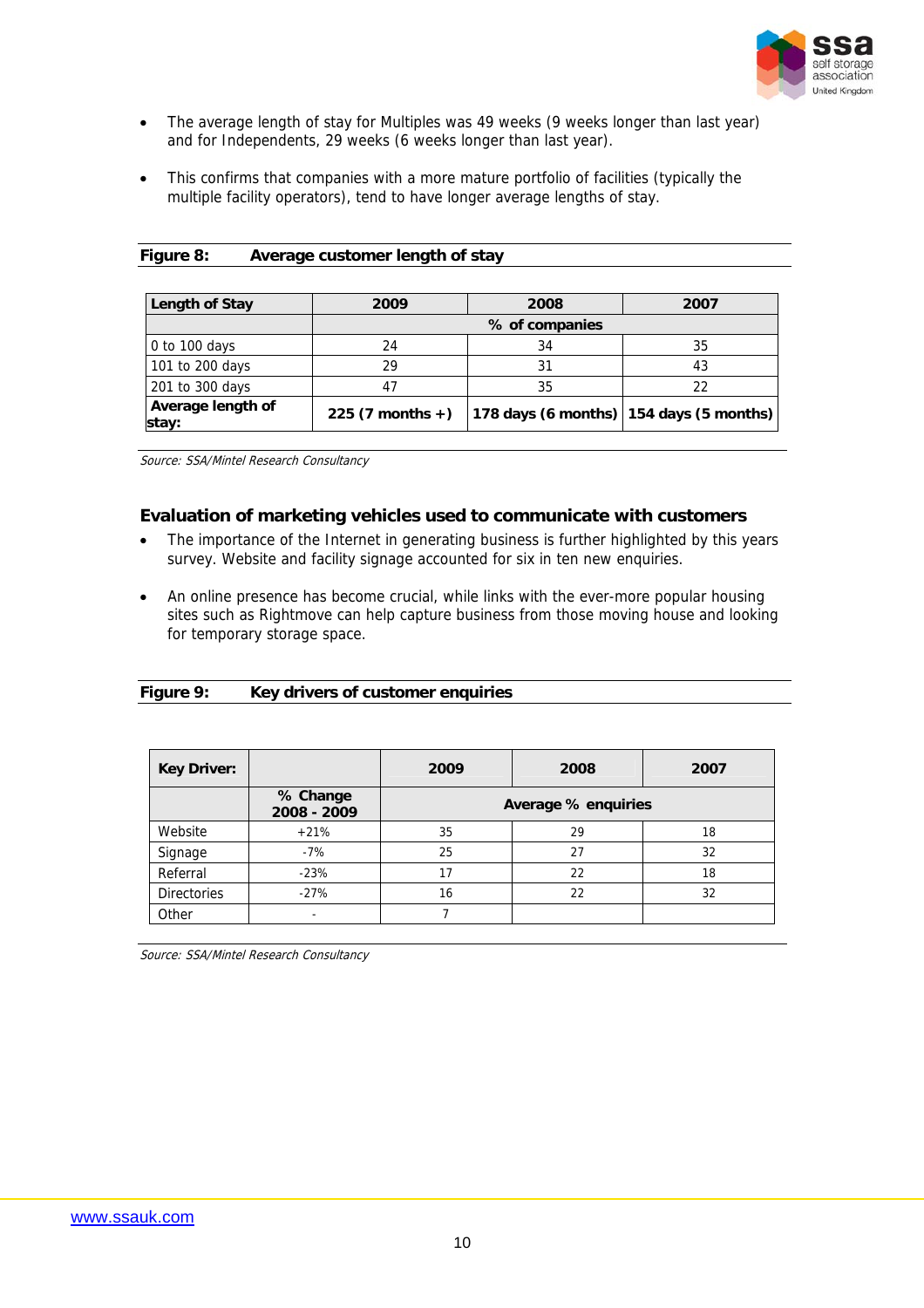

### <span id="page-12-0"></span>Part Two: Facility Survey

This section of the report presents a detailed analysis of the questionnaire concerned with individual facilities, covering such areas as facility age, ownership, average rental charges, and location.

### **Facility Opening Date**

- The rapid expansion of the market over the past six years is confirmed by the table below, which shows that 36% of facilities covered by the survey had been opened since 2006, and a further 18% since 2003.
- This was, skewed by five of the major operators in the market, who between them have accounted for 62% of all new openings since 2006.
- The current recession has slowed down the rapid growth seen in the market between 2006 and 2009. 2010 may well be crucial in determining the sustainability of a number of companies with recently opened facilities – we may see some consolidation amongst the operators as a result of their acquisition financing.

| Figure 10: | Facility opening date, by geographical location |
|------------|-------------------------------------------------|
|            |                                                 |

| Column %      | All | South | London | Midlands /<br><b>Wales</b> | <b>Northern</b><br>England /<br><b>Scotland</b> |
|---------------|-----|-------|--------|----------------------------|-------------------------------------------------|
|               |     |       | %      |                            |                                                 |
| Pre 2000      | 20  |       | 33     | 10                         | 14                                              |
| $2000 - 2002$ | 26  | 30    | 25     | 31                         | 17                                              |
| $2003 - 2005$ | 18  | 16    | 18     | 10                         | 25                                              |
| 2006 - 2009   | 36  | 38    | 24     | 48                         | 45                                              |

Source: SSA/Mintel Research Consultancy

### **Number of facilities growing more rapidly outside London**

- London and the South traditionally led the way in developing the self storage market, but they are now being caught up by companies operating in the Midlands and the North.
- Expansion in the London area has been slower because of the higher London property prices and it is really only Multiples who are managing to achieve expansion here.

### **Figure 11: Proportion of facilities opened by geographical location**

| Location                    | 2009            | 2008 | 2007 | 2006 |
|-----------------------------|-----------------|------|------|------|
|                             | % of facilities |      |      |      |
| South*                      | 35              | 35   | 28   | 31   |
| London                      | 23              | 28   | 36   | 37   |
| Northern England / Scotland | 29              | 23   |      |      |
| Midlands / Wales            |                 | 14   | 15   | 15   |

Source: SSA/Mintel Research Consultancy

\*Note: South includes South, South East and South West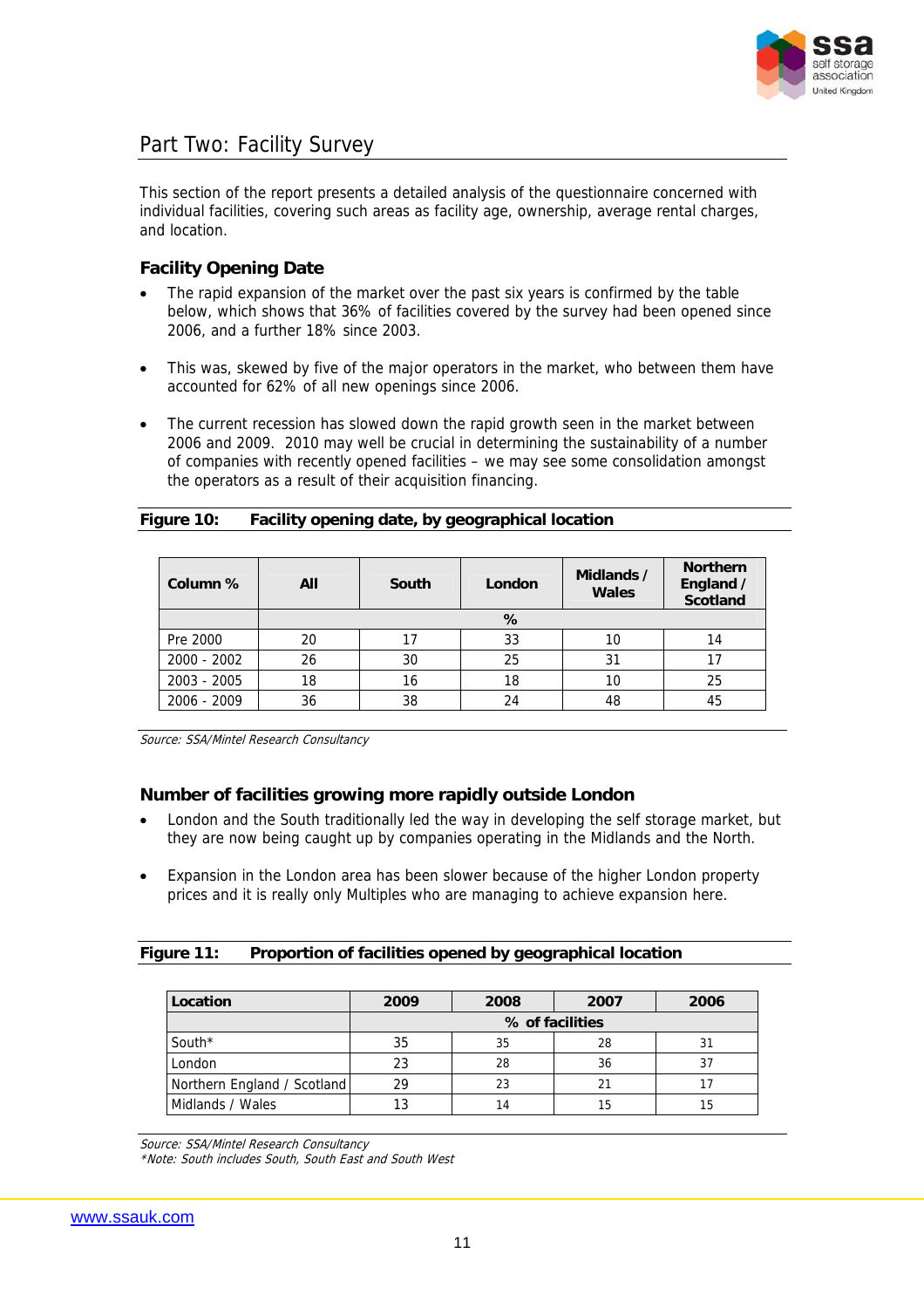

### <span id="page-13-0"></span>**A new wave of independent operators?**

• Independently run facilities and the smaller chains appear to have become a little more aggressive in terms of new openings since 2003.

| Column %      | All | <b>Multiple</b> | Independent |
|---------------|-----|-----------------|-------------|
| <b>Base</b>   | 444 | 133<br>311      |             |
|               |     | %               |             |
| Pre 2000      | 20  | 20              | 20          |
| $2000 - 2002$ | 26  | 29              | 19          |
| 2003 - 2005   | 18  | 15              | 24          |
| 2006 - 2009   | 36  | 36              | 37          |

### **Figure 12: Facility opening date, by size of company**

Source: SSA/Mintel Research Consultancy

### **Type of Facility**

- For each facility, respondents were asked to state whether it was a converted warehouse, purpose built facility, or based around containers. The chart below illustrates the proportion of the market accounted for by each of these types of facility.
- The chart shows an increase in purpose built facilities for the third year running and a growth of new builds from 15% to 29% over the last four years!
- Converted warehouses remain the most common type of facility, accounting for 68% of facilities with 29% being purpose built.

| Figure 13: | Type of facility |
|------------|------------------|
|            |                  |

| <b>Type of Facility</b> | 2009 | 2008 | 2007 | 2006 |  |
|-------------------------|------|------|------|------|--|
|                         | %    |      |      |      |  |
| Converted Warehouse     | 68   |      |      |      |  |
| Purpose Built           | 29   |      |      |      |  |
| Containers              |      |      |      |      |  |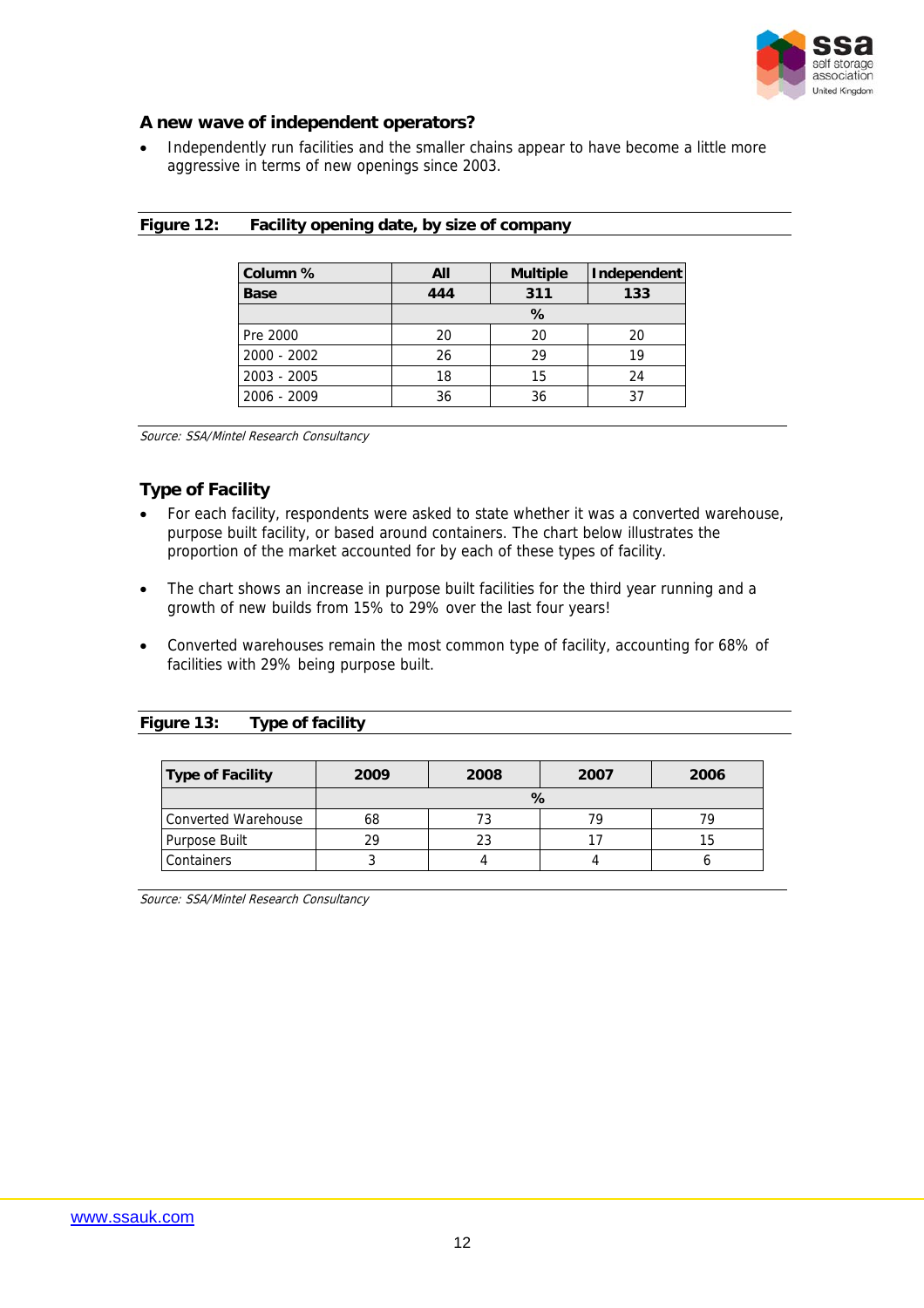

### <span id="page-14-0"></span>**Older facilities more likely to be conversions**

• Since 2006, 43% of new facilities have been designed specifically for the task. That is a big change in specification since 2000.

| Column %                   | All | $2006 -$<br>2009 | $2003 -$<br>2005 | $2000 -$<br>2002 | <b>Pre 2000</b> |
|----------------------------|-----|------------------|------------------|------------------|-----------------|
|                            |     |                  | %                |                  |                 |
| Converted Warehouse        | 61  | 45               | 58               | 72               | 80              |
| Converted & Containers     |     |                  | b                |                  |                 |
| <b>Purpose Built</b>       | 28  | 43               | 30               | 23               |                 |
| Purpose Built & Containers |     |                  |                  |                  |                 |
| <b>Containers</b>          |     |                  |                  |                  |                 |

### **Figure 14: Type of facility, by opening date**

Source: SSA/Mintel Research Consultancy

### **Purpose Built focus is in the South**

- Looking at 2009 survey data and confirming last years statistics, many more facilities have been purpose built in London and the South than is the case in the North.
- In Northern England and Scotland, converted warehouses were more common than across the country as a whole. Partly this will reflect the regions' industrial heritage, with former warehouses more readily available, and partly this will reflect the lack of investment in this region by the multiple operators, who have principally focused their investment in London and the South to date.

| Figure 15: | Type of facility, by location |  |
|------------|-------------------------------|--|
|            |                               |  |

| Column %                      | All | <b>South</b> | London | Midlands /<br><b>Wales</b> | <b>Northern</b><br>England /<br><b>Scotland</b> |
|-------------------------------|-----|--------------|--------|----------------------------|-------------------------------------------------|
|                               |     |              | %      |                            |                                                 |
| Converted Warehouse           | 61  | 50           | 66     | 66                         | 70                                              |
| Converted & Containers        |     | 11           |        | 5                          | 8                                               |
| Purpose Built                 | 28  | 33           | 31     | 21                         | 18                                              |
| Purpose Built &<br>Containers |     |              | C      |                            |                                                 |
| Containers                    | 3   |              |        | ი                          |                                                 |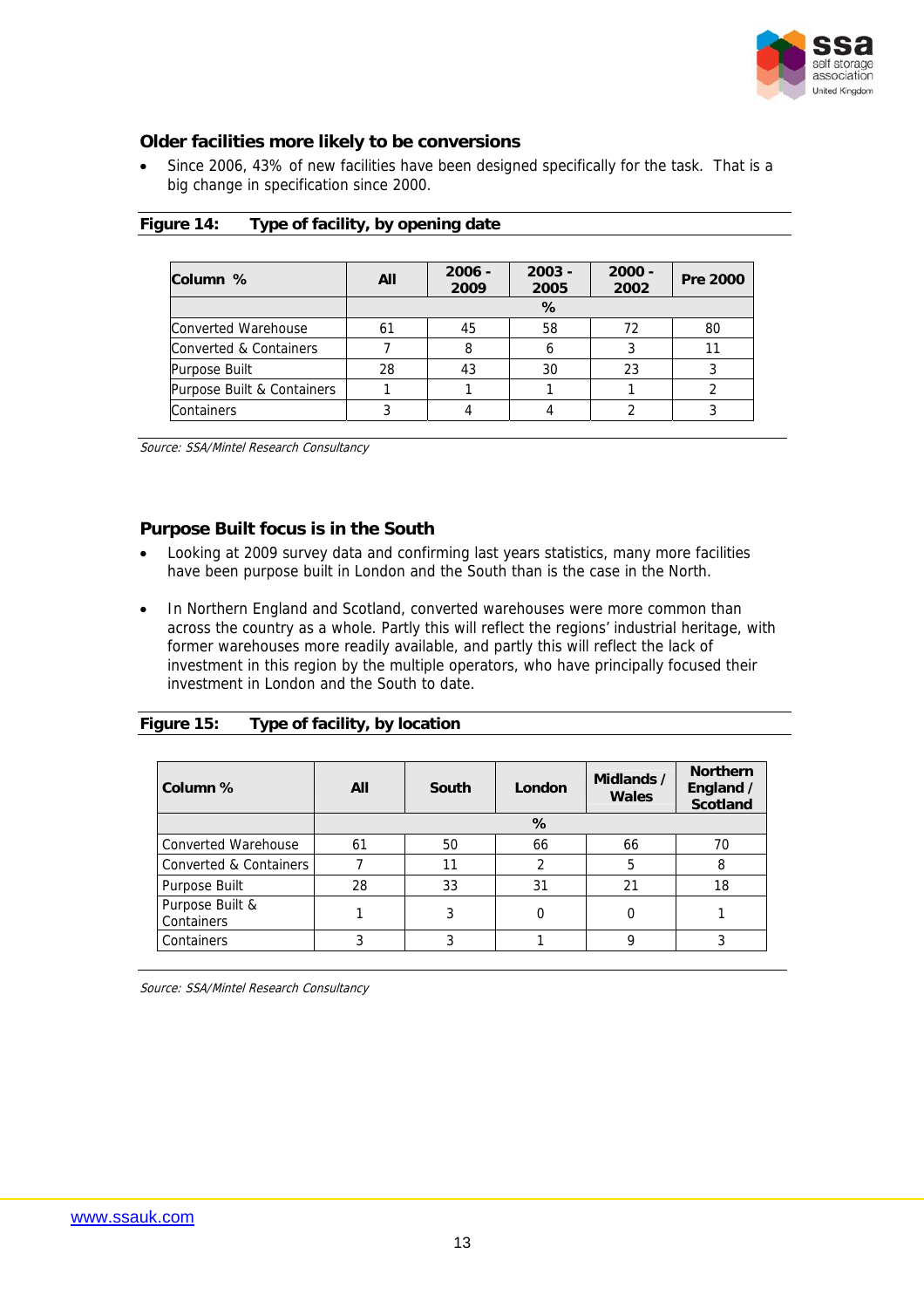

### <span id="page-15-0"></span>**Multi site operators building more purpose built facilities**

• Multi site operators are opening more purpose built facilities. This is no surprise as it is a result of their better access to funding, their preferred brand positioning, and the more complicated process involved with obtaining planning and constructing new facilities.

| Type of facility, by size of company<br>Figure 16: |
|----------------------------------------------------|
|----------------------------------------------------|

| Column %                   | AII | <b>Multiple</b> | Independent |
|----------------------------|-----|-----------------|-------------|
|                            |     | %               |             |
| <b>Converted Warehouse</b> |     | 64              | 56          |
| Converted & Containers     |     |                 | 15          |
| Purpose Built              | 28  | 33              |             |
| Purpose Built & Containers |     |                 |             |
| Containers                 |     |                 |             |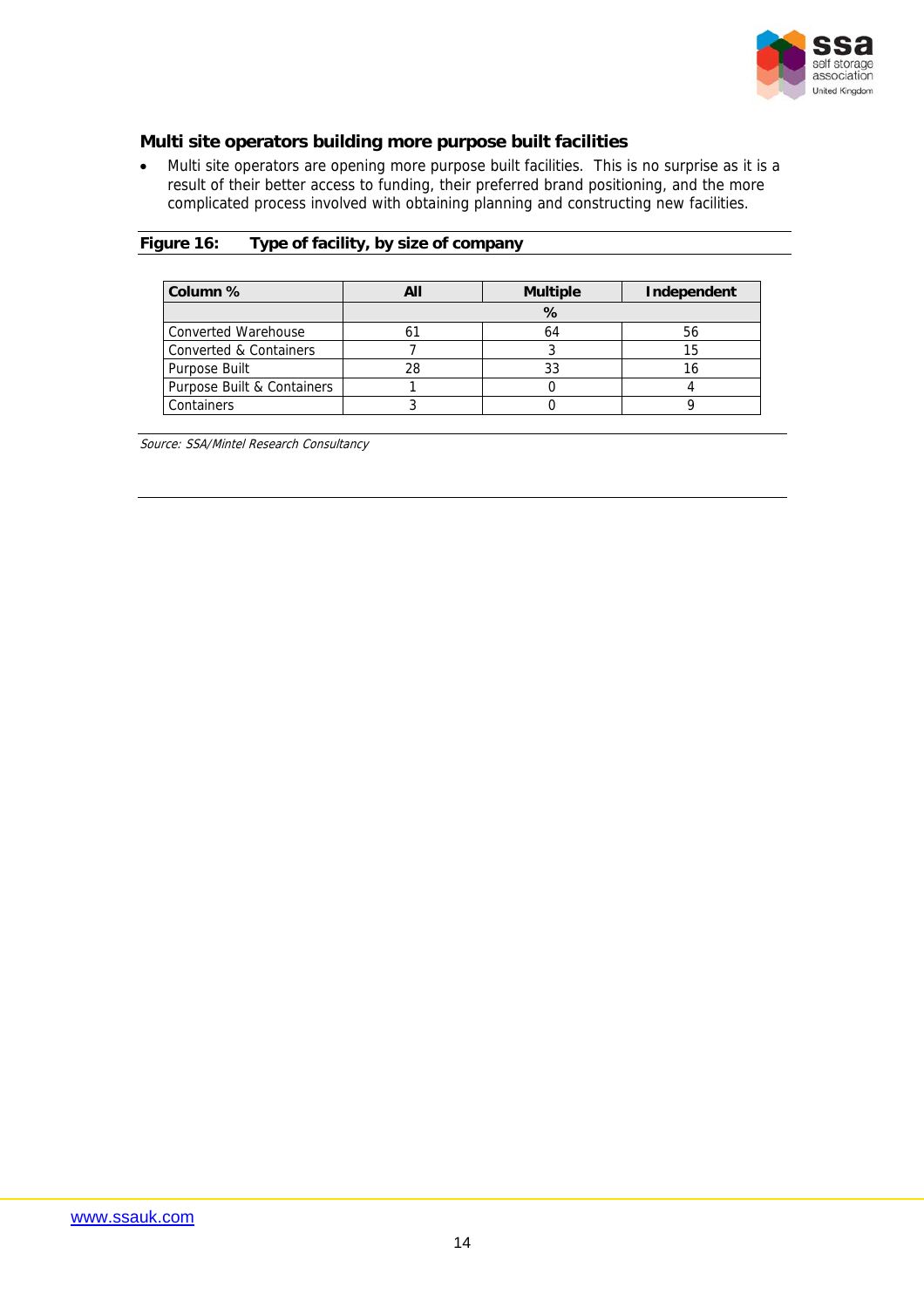

### <span id="page-16-0"></span>**Ownership**

Respondents were asked on what basis their facilities were owned, with the results being illustrated below. The freehold/short leasehold split has remained comparable for the last 4 years.

### **Figure 17: Ownership of self storage sites**

| Ownership of site       | 2009 | 2008 | 2007 | 2006 |  |
|-------------------------|------|------|------|------|--|
|                         | %    |      |      |      |  |
| Freehold/long leasehold | 70   |      | 78   |      |  |
| Short leasehold         |      | າເ   |      |      |  |

Source: SSA/Mintel Research Consultancy

### **Facilities likely to be freeholds/long lease**

• These statistics indicate the continued focus on the freehold/long leasehold ownership model.

#### **Figure 18: Ownership, by date opened**

| Column %                 | All | $2006 -$<br>2009 | $2003 -$<br>2005 | $2000 -$<br>2002 | Pre 2000 |
|--------------------------|-----|------------------|------------------|------------------|----------|
|                          |     |                  | %                |                  |          |
| Freehold/ long leasehold | 79  | 81               | 77               |                  | 81       |
| Short leasehold          | 21  | 19               | 23               | 24               | 19       |

Source: SSA/Mintel Research Consultancy

### **The majority of facilities are freehold/long leasehold**

- These statistics are in line with last year's findings. Across all regions, the majority of facilities are freehold/long leasehold.
- Facilities in the South are more likely to be on a short lease when compared to facilities elsewhere. This is mainly because freehold/long leasehold properties are more expensive in the South.

### **Figure 19: Ownership, by location**

| Column %                    | All | <b>South</b> | London | Midlands /<br><b>Wales</b> | <b>Northern</b><br>England /<br><b>Scotland</b> |  |  |
|-----------------------------|-----|--------------|--------|----------------------------|-------------------------------------------------|--|--|
|                             |     | %            |        |                            |                                                 |  |  |
| Freehold/ long<br>leasehold | 79  | 74           | 82     | 79                         | 84                                              |  |  |
| Short leasehold             | 21  | 26           | 18     | 21                         | 16                                              |  |  |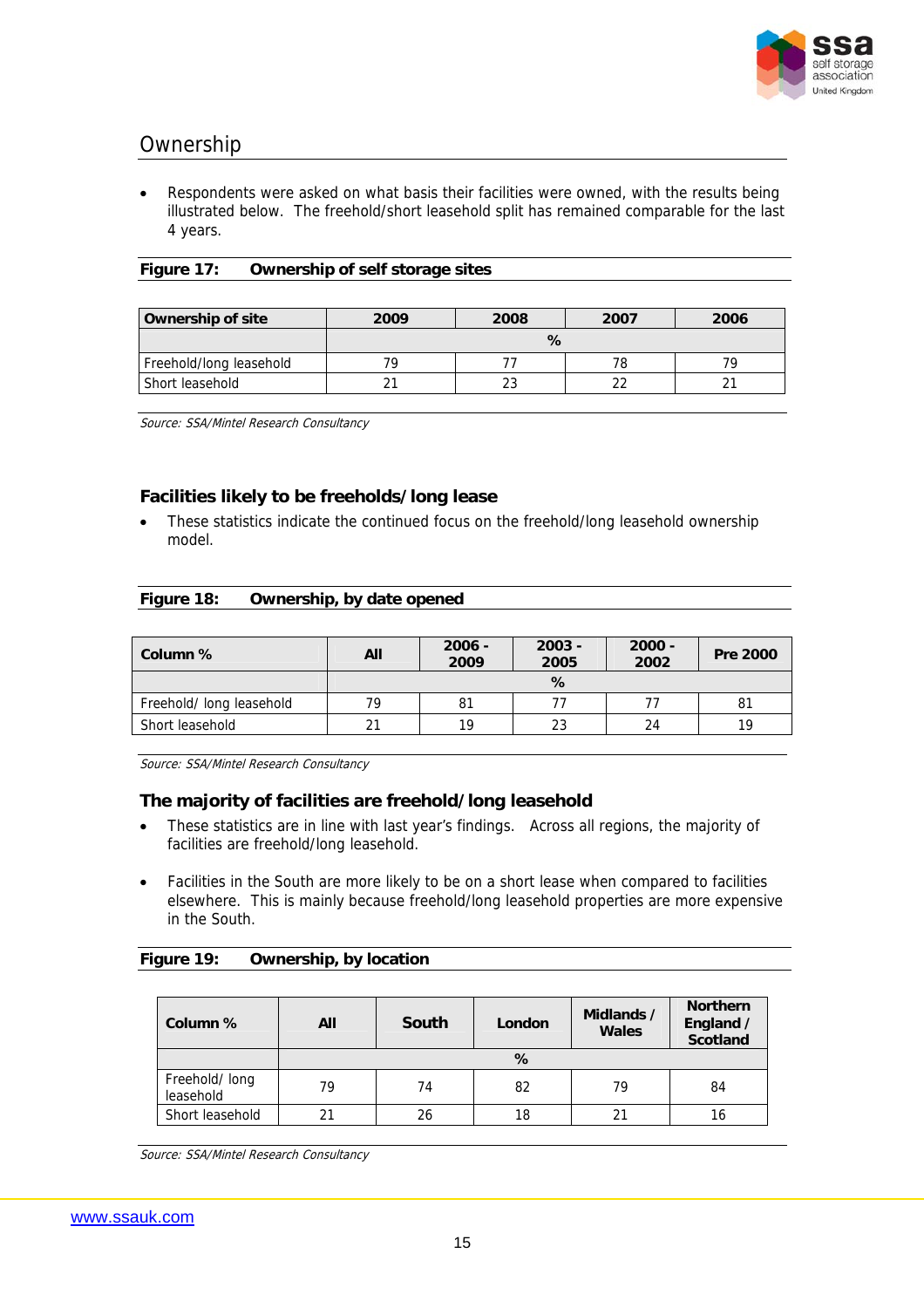

### <span id="page-17-0"></span>**Ownership, by size of company**

**Figure 20: Ownership, by size of company** 

| Column %                     | All | Independent | <b>Multiple</b> |
|------------------------------|-----|-------------|-----------------|
|                              |     | $\%$        |                 |
| Freehold long /<br>leasehold | 79  | 73          | 82              |
| Short leasehold              |     |             |                 |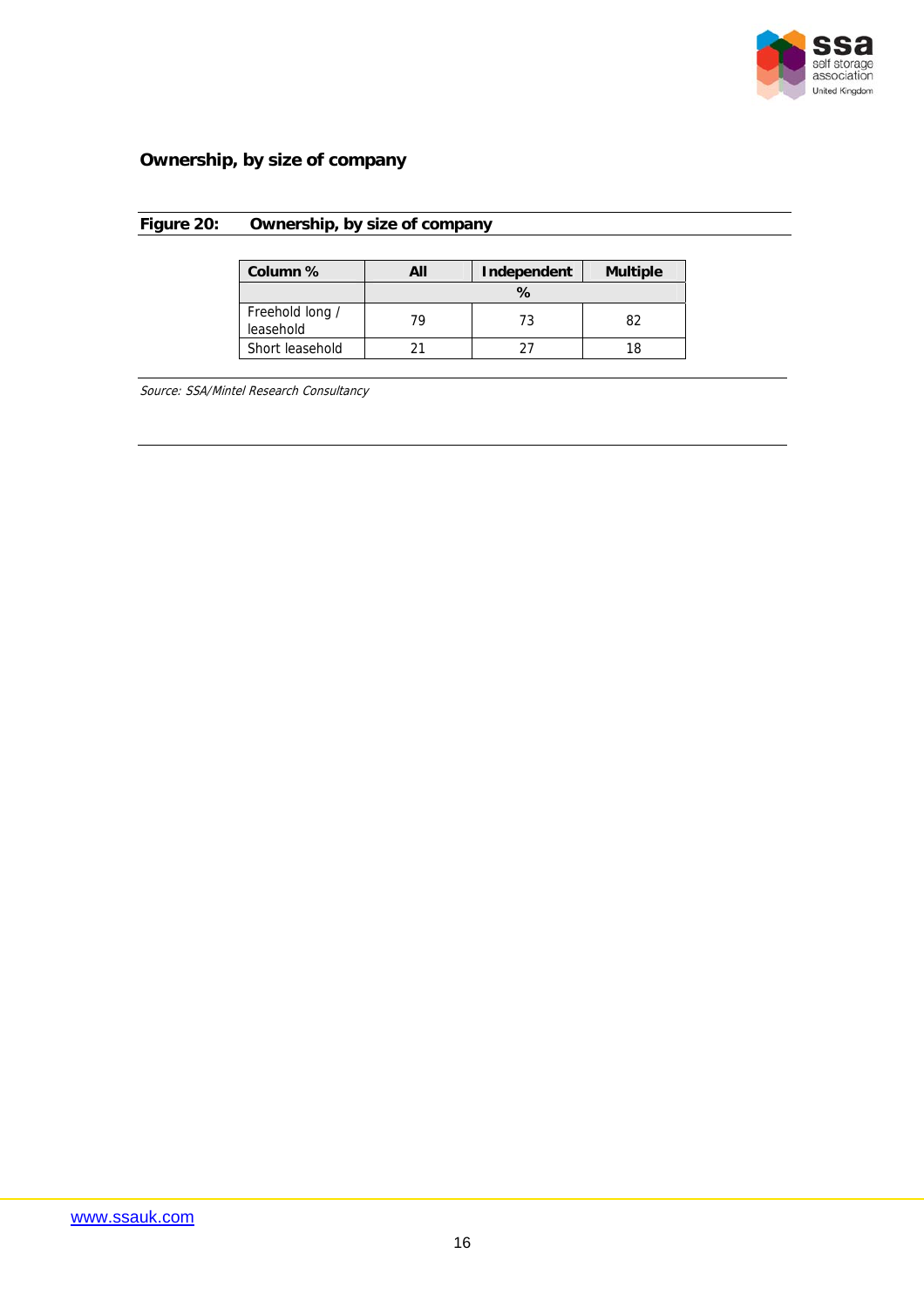

### <span id="page-18-0"></span>Current Net Lettable Area

- In order to assess the trends in the size of individual facilities, respondents were asked to give the current net lettable area of each facility being operated. The current net lettable area has been grouped into four bands and is shown below:
- The overall pattern is consistent with last year's findings.

| Figure 21: | Net lettable area per facility |  |
|------------|--------------------------------|--|
|            |                                |  |

| Net lettable area      | 2009   | 2008   | 2007   | 2006   |  |  |
|------------------------|--------|--------|--------|--------|--|--|
|                        | %      |        |        |        |  |  |
| $20,000$ sq ft or less | 23     | 25     | 24     | 28     |  |  |
| 20,001 - 40,000 sq ft  | 29     | 36     | 34     | 34     |  |  |
| 40,001 - 60,000 sq ft  | 32     | 26     | 28     | 25     |  |  |
| $60,001 + sq ft$       | 16     | 13     | 14     | 13     |  |  |
|                        |        |        |        |        |  |  |
| Average (sq ft)        | 40,300 | 38,300 | 37,500 | 36,900 |  |  |

Source: SSA/Mintel Research Consultancy

• The average net lettable area is 40,300 sq ft. This figure, however, is skewed by a small number of fairly large facilities. This is slightly higher than the average for last year, which was 38,300 sq ft, although this is not directly comparable as fewer companies provided this information last year.

### **Recently opened facilities tend to be smaller**

• There has been a clear move towards smaller facilities over the last 10 years, which is mainly due to the continuing arrival of new operators, some of whom are providing self storage as an adjunct to other services and operations.

| Column %              | All    | $2006 -$<br>2009 | $2003 -$<br>2005 | $2000 -$<br>2002 | <b>Pre 2000</b> |
|-----------------------|--------|------------------|------------------|------------------|-----------------|
|                       |        |                  | %                |                  |                 |
| 20,000 sq ft or less  | 23     | 34               | 28               | 11               | 17              |
| 20,001 - 40,000 sq ft | 29     | 19               | 29               | 32               | 40              |
| 40,001 - 60,000 sq ft | 32     | 34               | 29               | 39               | 22              |
| $60,001 + sq$ ft      | 16     | 13               | 14               | 18               | 21              |
| Average Sq ft*        | 40,300 | 33,081           | 35,305           | 44,068           | 41,346          |

**Figure 22: Net lettable area, by date of opening**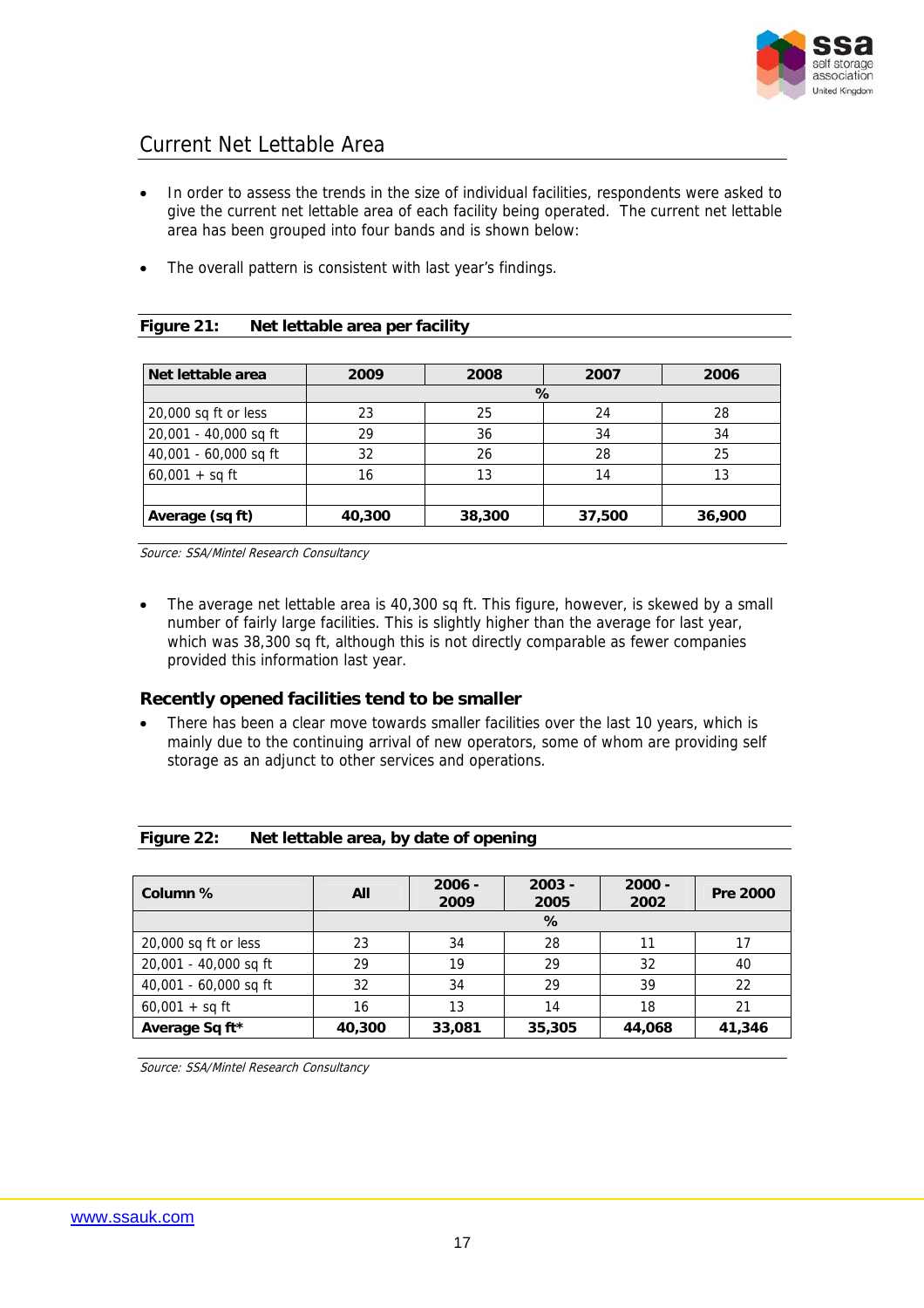

### <span id="page-19-0"></span>**London best-served by large facilities**

- When it comes to the largest facilities, London dominates, with almost a quarter of all facilities in the capital being at least 60,000 sq ft – a simple reflection of the greater population density, and therefore the ability to support large self storage sites.
- Facilities in the South, too, tend to be larger than average, with over 40% measuring at least 40,000 sq ft.

| Figure 23: | Segmentation of net lettable area by location |
|------------|-----------------------------------------------|
|            |                                               |

| Column %              | All    | South  | London | <b>Midlands</b><br>/ Wales | Northern England /<br><b>Scotland</b> |
|-----------------------|--------|--------|--------|----------------------------|---------------------------------------|
|                       | %      |        |        |                            |                                       |
| 20,000 sq ft or less  | 25     | 23     | 10     | 38                         | 32                                    |
| 20,001 - 40,000 sq ft | 36     | 33     | 26     | 29                         | 26                                    |
| 40,001 - 60,000 sq ft | 26     | 29     | 40     | 21                         | 32                                    |
| $60,001 + sq ft$      | 13     | 15     | 24     | 12                         | 10                                    |
| Average Sq ft         | 40,300 | 39,734 | 48,962 | 34,726                     | 34,175                                |

Source: SSA/Mintel Research Consultancy

• There have been no significant changes to facility sizes in the different regions over the last 3 years.

#### **Figure 24: Average net lettable area by location**

|                             | 2009   | 2008          | 2007   | 2006   |
|-----------------------------|--------|---------------|--------|--------|
|                             |        | Average Sq ft |        |        |
| London                      | 48,962 | 46,783        | 44,505 | 43,131 |
| South                       | 39,734 | 37,073        | 38,100 | 36,500 |
| Midlands / Wales            | 34,726 | 35,472        | 33,834 | 32,169 |
| Northern England / Scotland | 34,175 | 30.962        | 32,878 | 27,922 |
| All                         | 40,300 | 38,277        | 37,481 | 36,887 |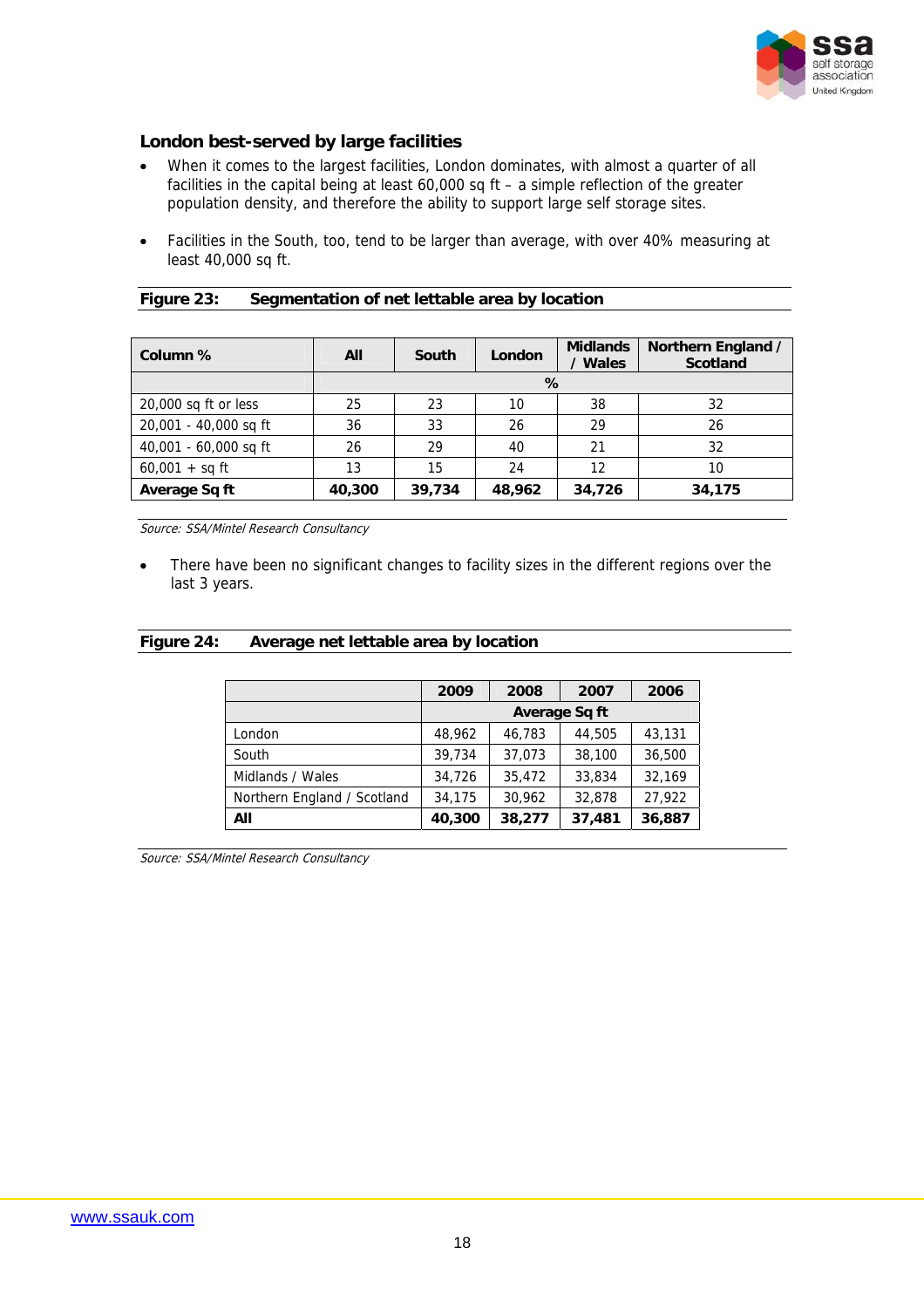

### <span id="page-20-0"></span>**Smaller company – smaller facilities**

- There is a strong correlation between the size of the operating company and the size of the storage facility.
- 50% of all sites owned by Multiples measured at least 40,000 sq ft, as compared to just 22% of those owned by Independents and smaller chains.
- Simple financial muscle will be one reason behind this the larger companies can betterafford the initial investment needed to open sizeable facilities.
- There is also the trend for many Independent facilities to be run as a sideline to an existing business, making use of existing company premises to offer storage facilities.
- These statistics are in line with last year's findings.

#### **Figure 25: Segmentation of net lettable area, by size of company**

| Column %               | Independent<br>All |        | <b>Multiple</b> |  |  |
|------------------------|--------------------|--------|-----------------|--|--|
|                        | ℅                  |        |                 |  |  |
| $20,000$ sq ft or less | 23                 | 47     | 13              |  |  |
| 20,001 - 40,000 sq ft  | 29                 | 32     |                 |  |  |
| 40,001 - 60,000 sq ft  | 32                 | 17     | 38              |  |  |
| $60,001 + sq ft$       | 16                 |        | 22              |  |  |
| Average Sq ft          | 39,290             | 25,978 | 46,011          |  |  |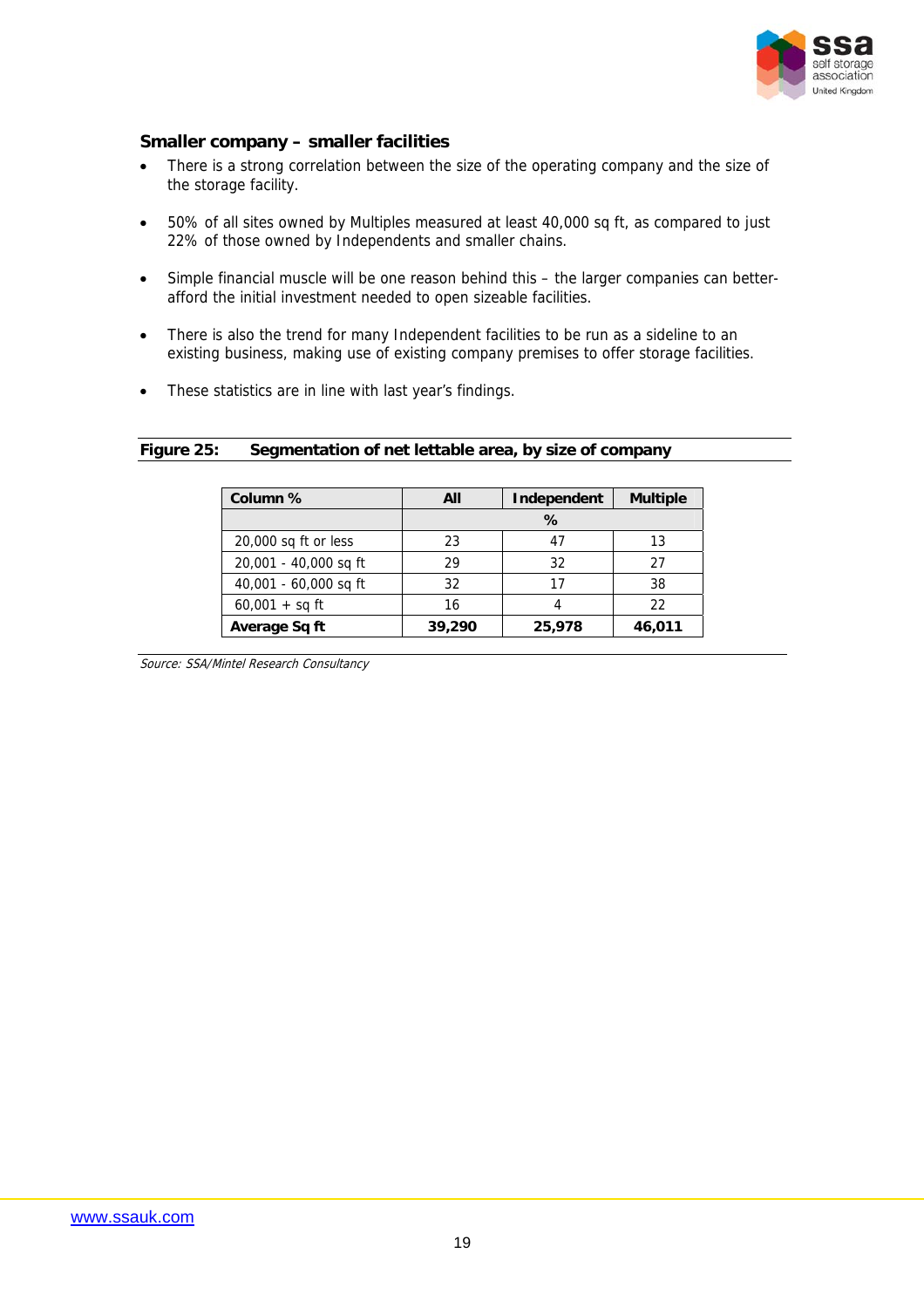

### <span id="page-21-0"></span>Number of Rooms

- Closely connected to the overall lettable area of the facility, respondents were also asked how many rooms they had in each facility.
- 18% of facilities have 200 or fewer rooms balanced by the 32% who have at least 600.
- At the upper extreme, some 7% of sites have at least 1,000 rooms, rising to 3,000 rooms in the largest site.

### **Figure 26: Proportion of facilities by the number of rooms per facility**



Source: SSA/Mintel Research Consultancy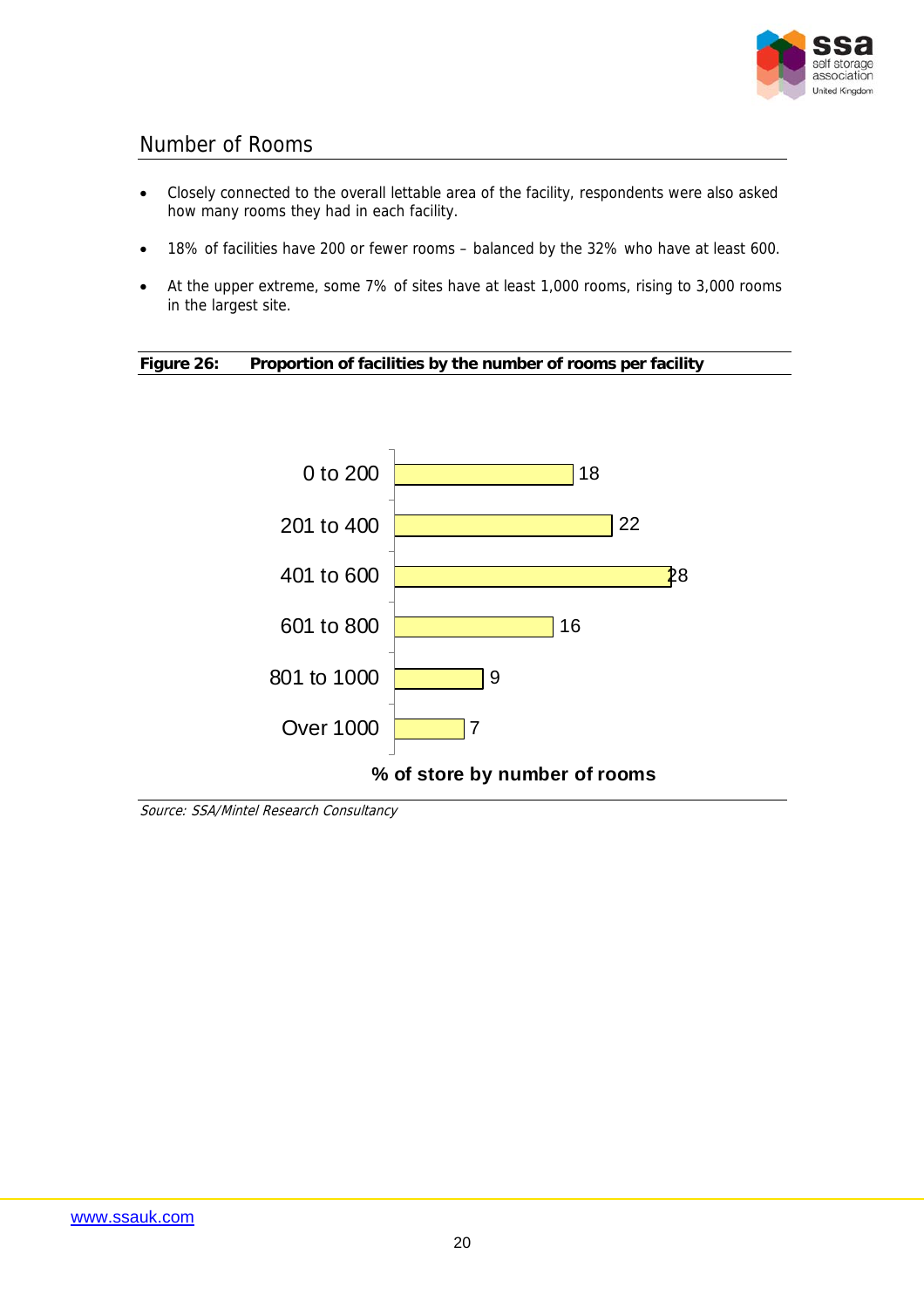

### <span id="page-22-0"></span>**Shrinking number of rooms**

- As with square footage, there is a general trend towards smaller facilities, with those opening since 2006 having an average of 434 rooms.
- However, the average number of rooms across the industry has remained consistent.

| Figure 27: | Average number of rooms, by date of opening |  |
|------------|---------------------------------------------|--|
|            |                                             |  |

|             | 2009                    | 2008 | 2007 | 2006 |  |  |  |
|-------------|-------------------------|------|------|------|--|--|--|
|             | Average number of rooms |      |      |      |  |  |  |
| Pre 2000    | 519                     | 489  | 525  | 573  |  |  |  |
| 2000 - 2002 | 598                     | 633  | 626  | 528  |  |  |  |
| 2003 - 2005 | 483                     | 452  | 445  | 399  |  |  |  |
| 2006 - 2009 | 434                     | 421  | 384  | N/A  |  |  |  |
| All         | 501                     | 495  | 510  | 513  |  |  |  |

Source: SSA/Mintel Research Consultancy

### **Average London facility has 677 rooms**

- Again reflecting trends in the square footage of facilities, London has by far the largest average number of rooms, topping 677.
- Outside the capital, distribution is more even.

|                           | 2009                    | 2008 | 2007 | 2006 |  |  |
|---------------------------|-------------------------|------|------|------|--|--|
|                           | Average number of rooms |      |      |      |  |  |
| London                    | 677                     | 662  | 623  | 654  |  |  |
| Midlands/Wales            | 393                     | 457  | 420  | 390  |  |  |
| South                     | 467                     | 444  | 514  | 449  |  |  |
| Northern England/Scotland | 388                     | 407  | 400  | 380  |  |  |
| All                       | 501                     | 495  | 510  | 513  |  |  |

### **Figure 28: Average number of rooms, by location**

Source: SSA/Mintel Research Consultancy

### **Multiples have more than twice as many rooms as smaller companies**

- On average, Multiples have more than twice as many rooms as Independents, offering scope for considerable economies of scale.
- These economies may see them better able to survive any ill-effects caused by a possible recession – although larger facilities could also lead to excess capacity if the market is particularly badly hit.
- Multiple operators tend to have more of a focus on the domestic market than smaller independent operators. To service this demand, Multiples will therefore create more small rooms.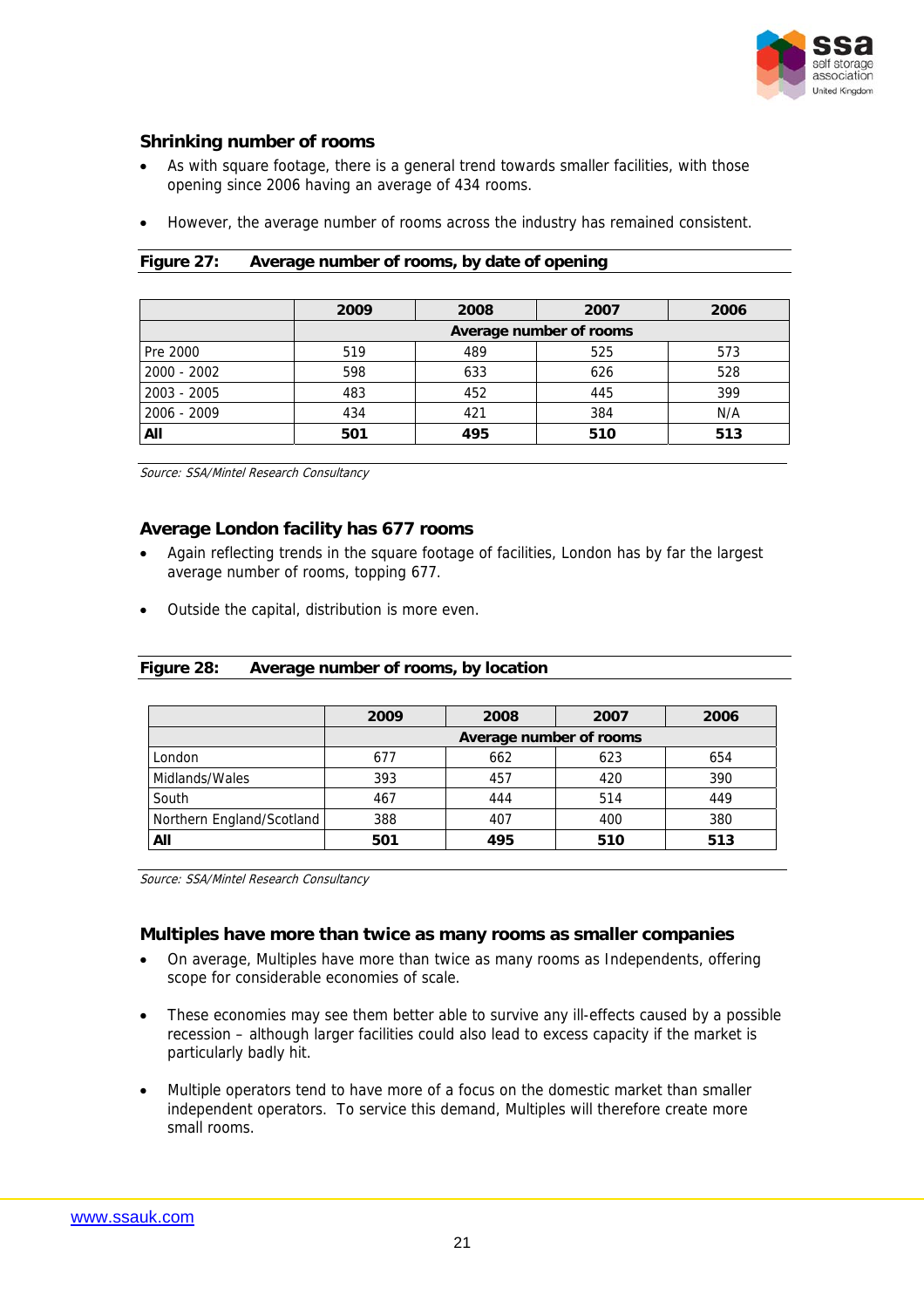

### **Figure 29: Average number of rooms, by size of company**

|             | 2009                    | 2008 | 2007 | 2006 |  |
|-------------|-------------------------|------|------|------|--|
|             | Average number of rooms |      |      |      |  |
| Multiple    | 578                     | 612  | 616  | 640  |  |
| Independent | 311                     | 307  | 288  | 266  |  |
| All         | 501                     | 495  | 510  | 513  |  |

Source: SSA/Mintel Research Consultancy

- Average room size being created has not varied significantly in the last year.
- However, Multiples continue to create facilities with smaller average room sizes compared to Independents. This is as a result of a greater focus on domestic customers and therefore their ability to charge a higher rent per square foot occupied.

### **Figure 30: Average room sizes**

|                                | 2009   | 2008   | 2007               | 2006   |
|--------------------------------|--------|--------|--------------------|--------|
|                                |        |        | Average room sizes |        |
| Average facility size          | 40,290 | 38,277 | 37,481             | 36,887 |
| Average number of rooms        | 501    | 495    | 510                | 513    |
| Average room size              | 80.4   | 77.3   | 73.5               | 71.9   |
|                                |        |        |                    |        |
| Multiples Average Room size    | 79.6   | 74.9   | 73.2               | 69.7   |
| Independents Average Room size | 83.5   | 82.1   | 81                 | 86     |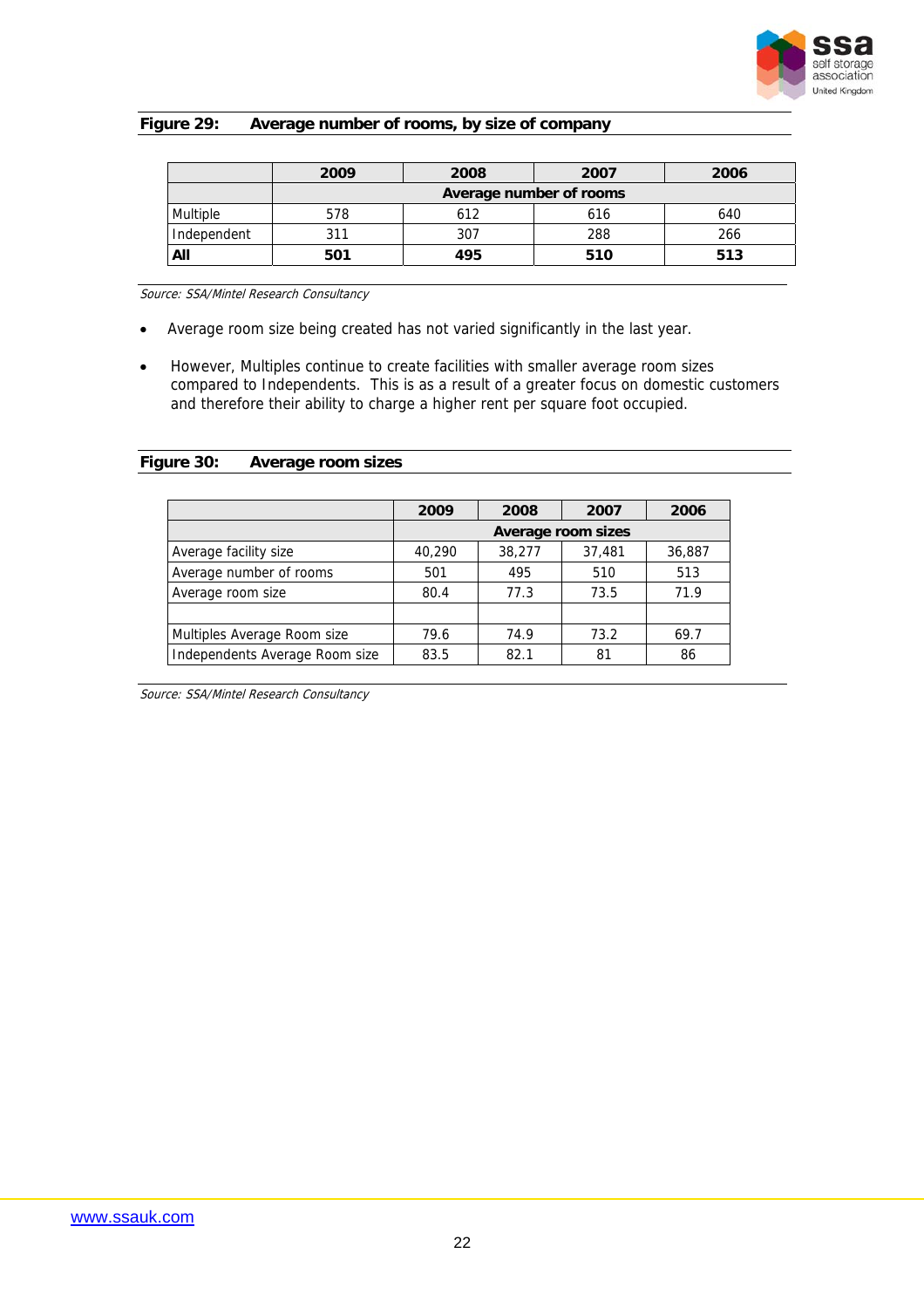

### <span id="page-24-0"></span>Staffing Levels

- Facilities tend to be fairly lean in terms of staffing levels, with two thirds employing three or fewer people, and just one in twenty facilities having more than four staff.
- The average facility has almost three full time staff (or part- time equivalent).

### **Figure 31: Overall staffing levels**

| <b>Staffing level</b> | 2009 | 2008            | 2007 | 2006 |  |  |  |
|-----------------------|------|-----------------|------|------|--|--|--|
|                       |      | % of facilities |      |      |  |  |  |
|                       |      |                 |      |      |  |  |  |
|                       |      |                 | 24   |      |  |  |  |
|                       | 36   | 36              | 39   | 51   |  |  |  |
|                       | 25   | 24              | 23   | ۱Ò   |  |  |  |
| $4+$                  |      |                 |      |      |  |  |  |
| Average               | 2.8  | 2.8             | 3.2  | 2.9  |  |  |  |

Source: SSA/Mintel Research Consultancy

### **London tops staffing charts**

• Given the size of London's facilities, both in terms of square footage and room numbers, it's unsurprising to see that staffing levels were considerably higher in the capital, with half of facilities employing more than three full-time employees (or equivalent part-time staff).

### **Figure 32: Staffing levels, by location**

| Column % | All | South | London | Midlands /<br><b>Wales</b> | <b>Northern</b><br>England /<br>Scotland |
|----------|-----|-------|--------|----------------------------|------------------------------------------|
|          |     | 14    |        |                            | 24                                       |
|          | 2.  | 29    |        | 22                         |                                          |
|          | 36  | 31    | 35     | 40                         | 45                                       |
|          | 25  | 24    | 39     |                            |                                          |
| $4+$     |     |       | 12     |                            |                                          |
| Average  | 2.8 | 2.7   | 3.5    | 2.7                        | 2.6                                      |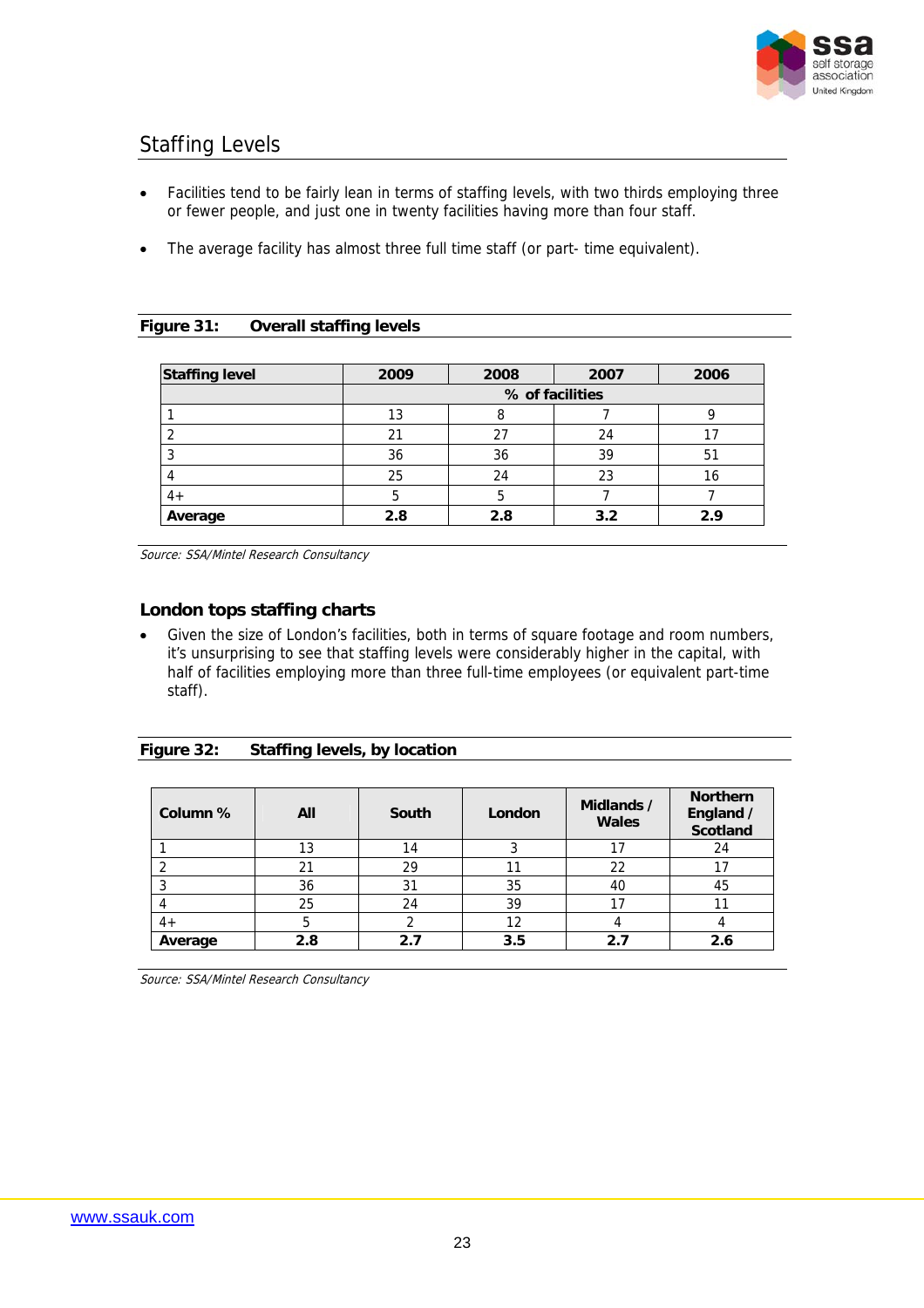

### <span id="page-25-0"></span>**Longest established facilities have higher staffing levels**

• Reflecting the smaller average facility size, more recently-opened facilities tend to have fewer staff, with just 2% of facilities opened since 2006 having more than four full-time employees.

| Column % | All | $2006 -$<br>2009 | $2003 -$<br>2005 | $2000 -$<br>2002 | Pre 2000 |
|----------|-----|------------------|------------------|------------------|----------|
|          |     |                  | %                |                  |          |
|          | 13  | 22               | 15               |                  |          |
| ◠        | 21  | 19               | 32               | 19               | 12       |
| 3        | 36  | 42               | 28               | 33               | 38       |
|          | 25  | 15               | 22               | 37               | 29       |
| $4+$     | 5   |                  |                  | 8                | 11       |
| Average  | 2.8 | 2.7              | 2.7              | 3.3              | 3.2      |

|  | Figure 33: | Staffing levels, by opening date |
|--|------------|----------------------------------|
|--|------------|----------------------------------|

Source: SSA/Mintel Research Consultancy

### **The two man band?**

- Independents and smaller chains have considerably smaller facilities, with fewer rooms. As such, it's little surprise to see that most employ two or fewer staff.
- Larger Multiples still have fairly lean staffing ratios, but 37% of their facilities employ more than three people, as compared to just 14% of the smaller operations.
- Clearly, many Independents are effectively family businesses, with one or two staff supervising a single facility and possibly not opening on Sundays.

| Figure 34: | Staffing levels, by size of company |  |
|------------|-------------------------------------|--|
|            |                                     |  |

| Column % | All | Independent | <b>Multiple</b> |  |  |  |
|----------|-----|-------------|-----------------|--|--|--|
|          | %   |             |                 |  |  |  |
|          | 13  | 26          |                 |  |  |  |
| ◠        | 20  | 37          | 13              |  |  |  |
| 3        | 36  | 23          | 42              |  |  |  |
|          | 25  |             | 31              |  |  |  |
|          |     |             |                 |  |  |  |
| Average  | 2.8 | 2.3         | 3.1             |  |  |  |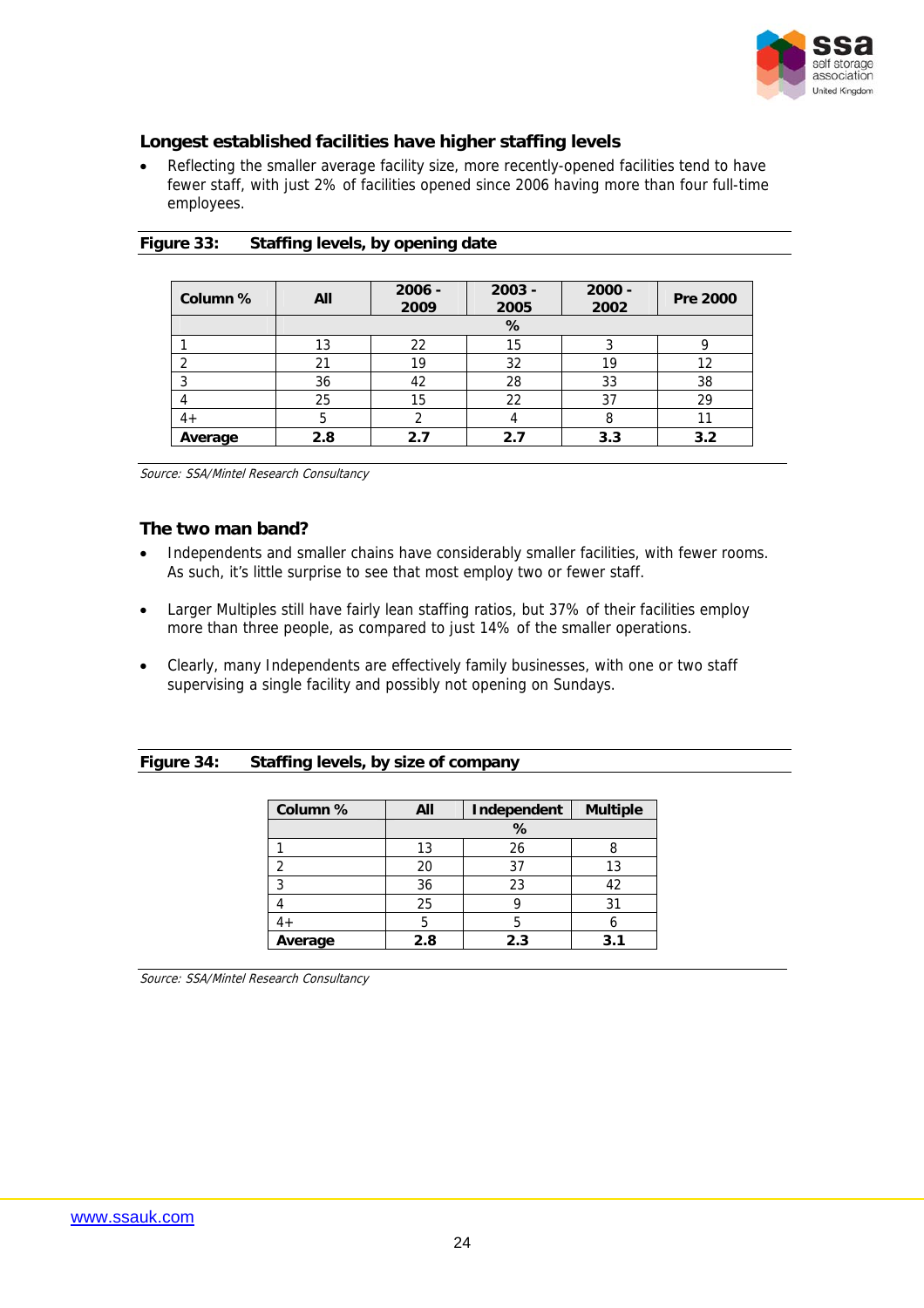

### **Figure 35: Staffing levels, annual comparison by size of company**

|             |      | Average number of Staff |      |      |  |  |
|-------------|------|-------------------------|------|------|--|--|
|             | 2009 | 2008                    | 2007 | 2006 |  |  |
| Multiple    |      |                         |      |      |  |  |
| Independent | 2.3  |                         | ن. ب |      |  |  |
| All         |      |                         |      |      |  |  |

Source: SSA/Mintel Research Consultancy

### **Figure 36: Staff/serviced area ratio**

|                                              | 2009   | 2008   | 2007   | 2006   |
|----------------------------------------------|--------|--------|--------|--------|
| Average facility size                        | 40,290 | 38,277 | 37,481 | 36,887 |
| Average staffing level                       | 2.8    | 2.8    | 3.2    | 2.9    |
| Square foot per member of staff              | 14,389 | 13,670 | 11.712 | 12,720 |
|                                              |        |        |        |        |
| Square foot per member of staff Multiples    | 14,842 | 15,280 | 14,618 | 14,379 |
| Square foot per member of staff Independents | 11,294 | 10,505 | 7,746  | 8,748  |

- Staff in Multiples are being asked to manage more square foot of storage producing greater cost efficiency for these facilities.
- Staff per square foot for Multiples has been fairly consistent over the last four years.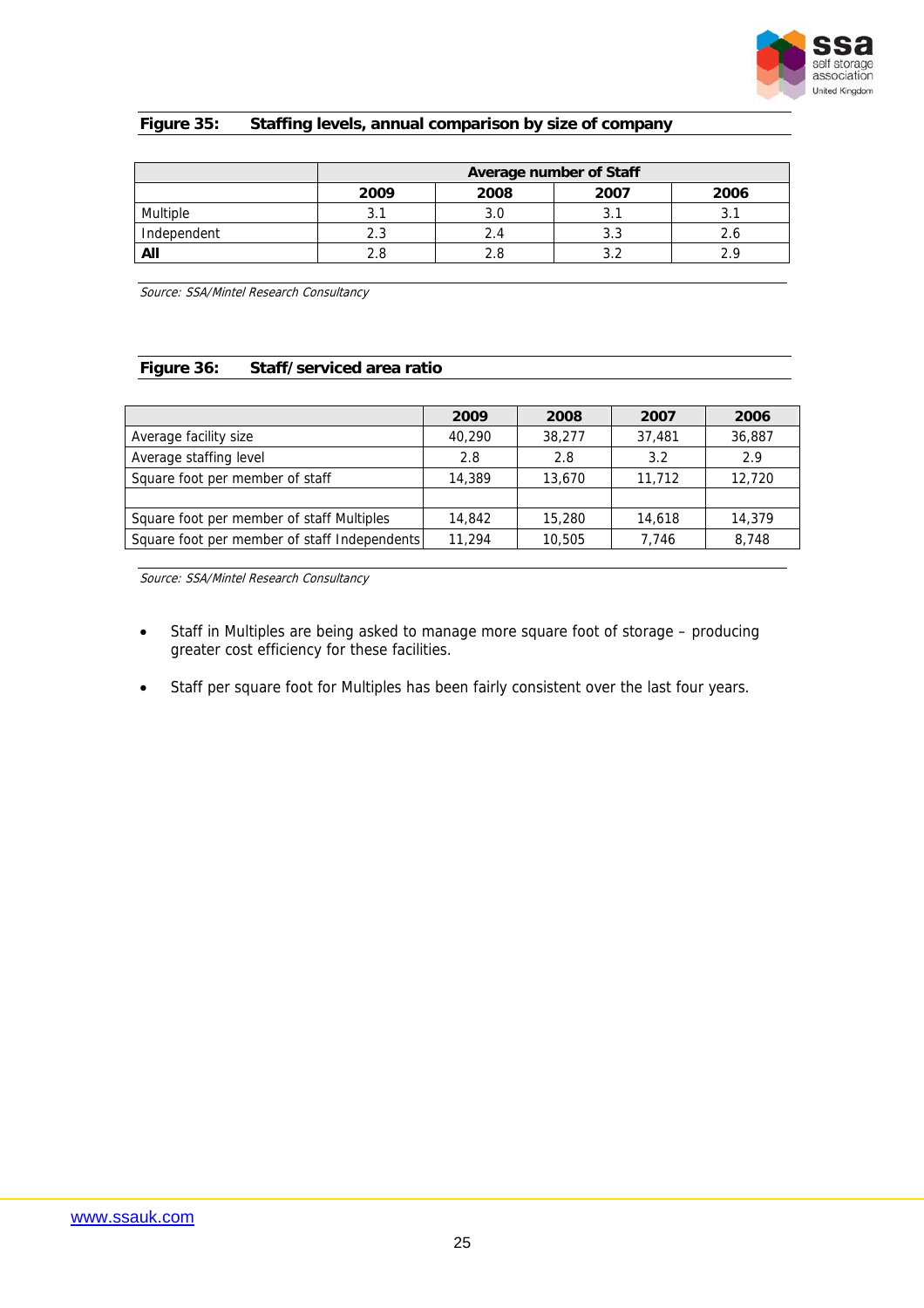

### <span id="page-27-0"></span>Average Billed Room Rate

• In 2009, the average billed room rate across the sample as a whole was £20.49 per sq ft. This is compared to £21.08 per sq ft. in 2008, a fall of 2.8%.





Source: SSA/Mintel Research Consultancy

### **Trend for lower prices among newer openings**

• As seen in the previous year's survey, newer facilities tend to charge lower average room rates, with facilities opened since 2006 charging £18.19, compared to the £23.50 seen among those opened pre-2000. This is to be expected as recently opened facilities are more likely to offer introductory discounts.

|             | Average billed room rate |
|-------------|--------------------------|
|             | £                        |
| Pre 2000    | 23.50                    |
| 2000 - 2002 | 21.43                    |
| 2003 - 2005 | 20.03                    |
| 2006 - 2009 | 18.19                    |
| All         | 20.49                    |

### **Figure 38: Average billed room rate, by year of opening**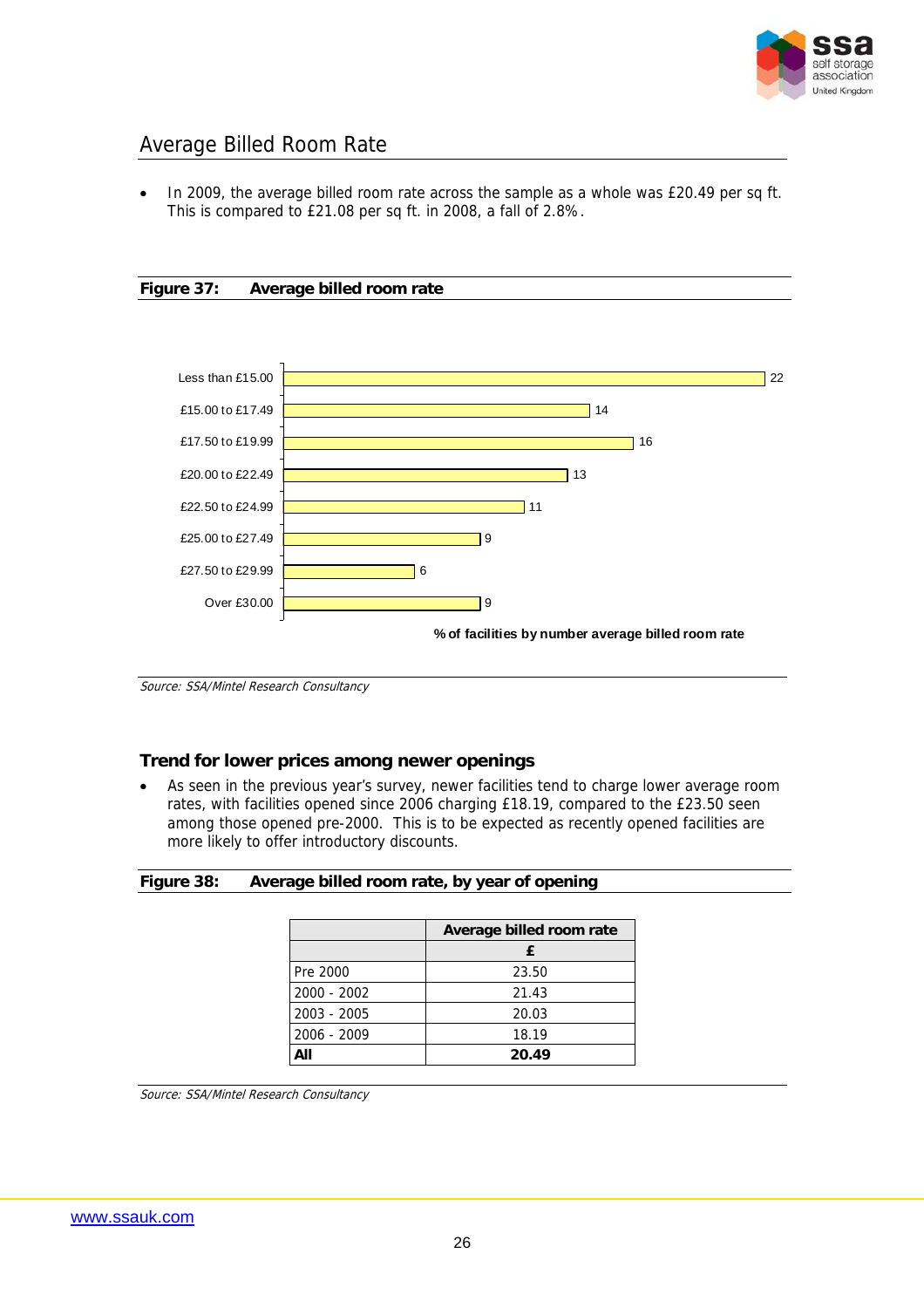

### <span id="page-28-0"></span>**London leads the way in terms of pricing**

- Reflecting higher living costs, room rates in the South tend to be higher than those in the North or Midlands.
- While this will, to a degree, reflect higher living costs, it also hints at considerably higher levels of demand, and potential for continued expansion – as long as suitable sites can be secured at a reasonable cost.
- Billed room rates have held up better in the last year in London (-2.6%) and the South (-1.0%) compared to the Midlands/Wales (-5.5%) and the North (-11.0%).

| Figure 39: | Average billed room rate, by location |  |  |  |
|------------|---------------------------------------|--|--|--|
|            |                                       |  |  |  |

|                           | 2009           | 2008                       | 2007             | 2006  |
|---------------------------|----------------|----------------------------|------------------|-------|
|                           |                | Average billed room rate £ |                  |       |
| London                    | 27.78 (-2.6%)  | $28.52 (+12.5%)$           | $25.36 (+5.3%)$  | 24.08 |
| South                     | 18.82 (-1%)    | $19.01 (+0.1%)$            | $18.83 (+10.7%)$ | 17.00 |
| Northern England/Scotland | 15.61 (-11.0%) | $17.55 (+7.4%)$            | $16.34 (+7.5%)$  | 15.20 |
| Midlands/Wales            | $15.81(-5.5%)$ | 16.74 (-3.3%)              | $17.31 (+8.3%)$  | 15.98 |
| All                       | 20.49 (-2.8%)  | $21.08 (+2.2%)$            | $20.63 (+5.0%)$  | 19.63 |

Source: SSA/Mintel Research Consultancy

### **Multiple pricing reflects southern heartland**

- With a large base in London and the South, average rates tend to be higher for those facilities operated by Multiples rather than Independents.
- At the same time Multiple operators have done a better job of controlling billed room rates in the difficult market over the last year, rates only declining 2.7% compared to 9.8% at Independents.

| Figure 40: | Average billed room rate, by size of company |
|------------|----------------------------------------------|

|                 | 2009          | 2008            | 2007                       | 2006  |
|-----------------|---------------|-----------------|----------------------------|-------|
|                 |               |                 | Average billed room rate £ |       |
| <b>Multiple</b> | 22.34 (-2.7%) | $22.97 (+3.4%)$ | $22.21 (+3.4%)$            | 21.48 |
| Independent     | 15.71 (-9.8%) | $17.42 (+4.2%)$ | $16.71 (+12%)$             | 14.91 |
|                 |               |                 |                            |       |
| All             | 20.49 (-2.8%) | $21.08 (+2.2%)$ | $20.63 (+5.0%)$            | 19.63 |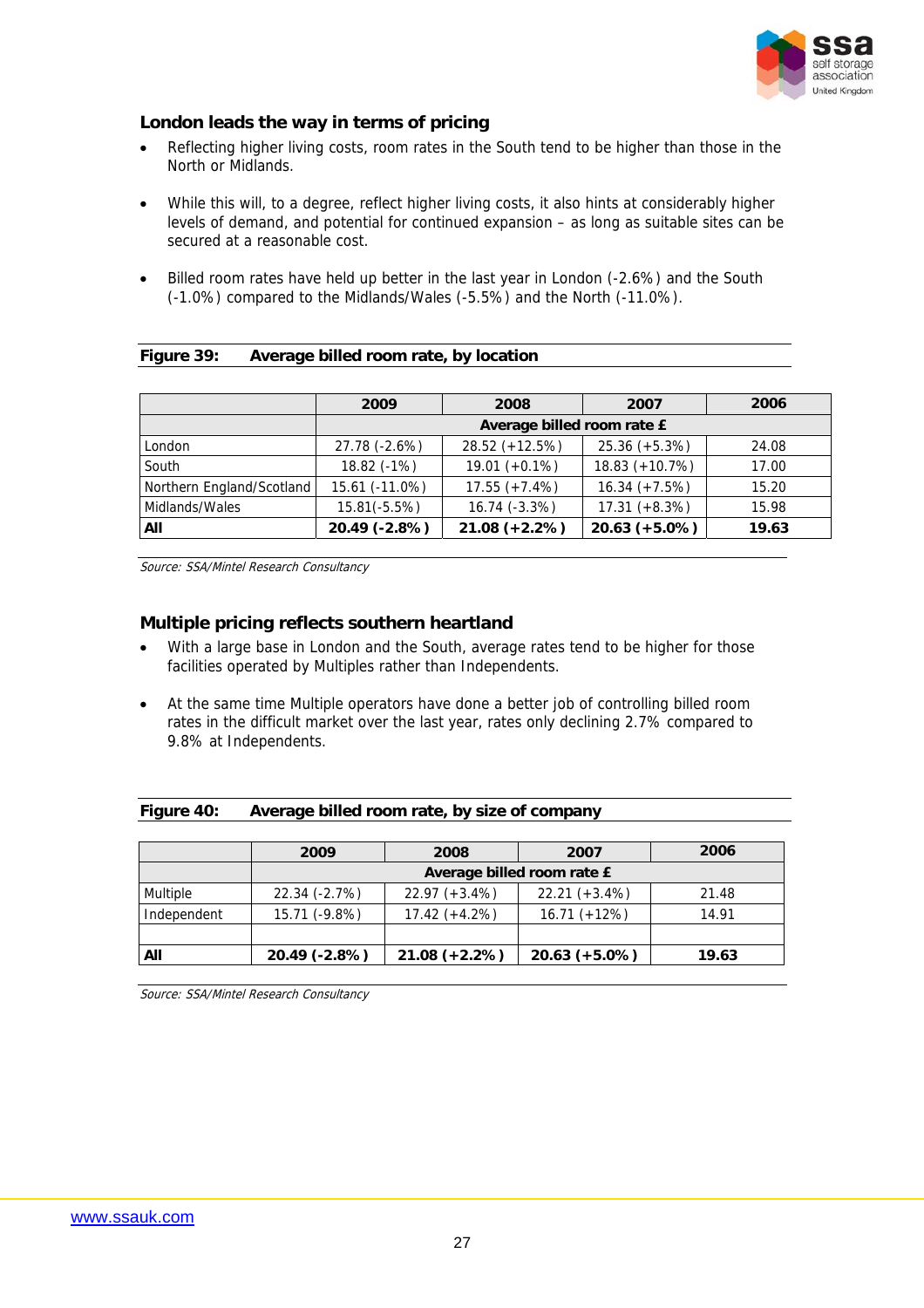

### <span id="page-29-0"></span>Changes in Empty Room Rates

- 2006 and 2007 saw above inflation price increases by 75% of the facilities surveyed, whilst more than 60% of the facilities managed to push through an above-inflation increase in both 2008 and 2009. The downwards trend has been caused by concerns about affordability, which has been further emphasised in 2009.
- Not withstanding the current environment, the majority of operators are still pushing on empty room rates at the rate of inflation of above.

| Figure 41: | Change in empty room rates |
|------------|----------------------------|
|------------|----------------------------|

| Change in empty room rate         | 2009 | 2008 | 2007 | 2006 |
|-----------------------------------|------|------|------|------|
|                                   |      | %    |      |      |
| Decrease                          |      |      |      |      |
| No change                         | 27   | 22   | 19   | 18   |
| Increase - less than inflation    |      |      |      |      |
| Increase - greater than inflation | 63   |      |      |      |

Source: SSA/Mintel Research Consultancy

### **Newer facilities feeling the strain?**

It is interesting to note that almost 60% of the most recently opened facilities have seen an above-inflation increase in 2009. However, 39% have not changed their prices this year. This may well be due to the fact that many of the newer entrants are run by Independents, who must compete with the branding power of Multiples – as seen in later analysis.

| Column %                             | All | $2006 -$<br>2009 | $2003 -$<br>2005 | $2000 -$<br>2002 | <b>Pre 2000</b> |
|--------------------------------------|-----|------------------|------------------|------------------|-----------------|
|                                      |     |                  | %                |                  |                 |
| Decrease                             |     |                  | ь                |                  | 14              |
| No change                            | 27  | 39               | 28               | 16               | 20              |
| $Increase -$<br>less than inflation  | 3   |                  | 5                |                  |                 |
| Increase -<br>greater than inflation | 63  | 58               | 61               | 72               | 64              |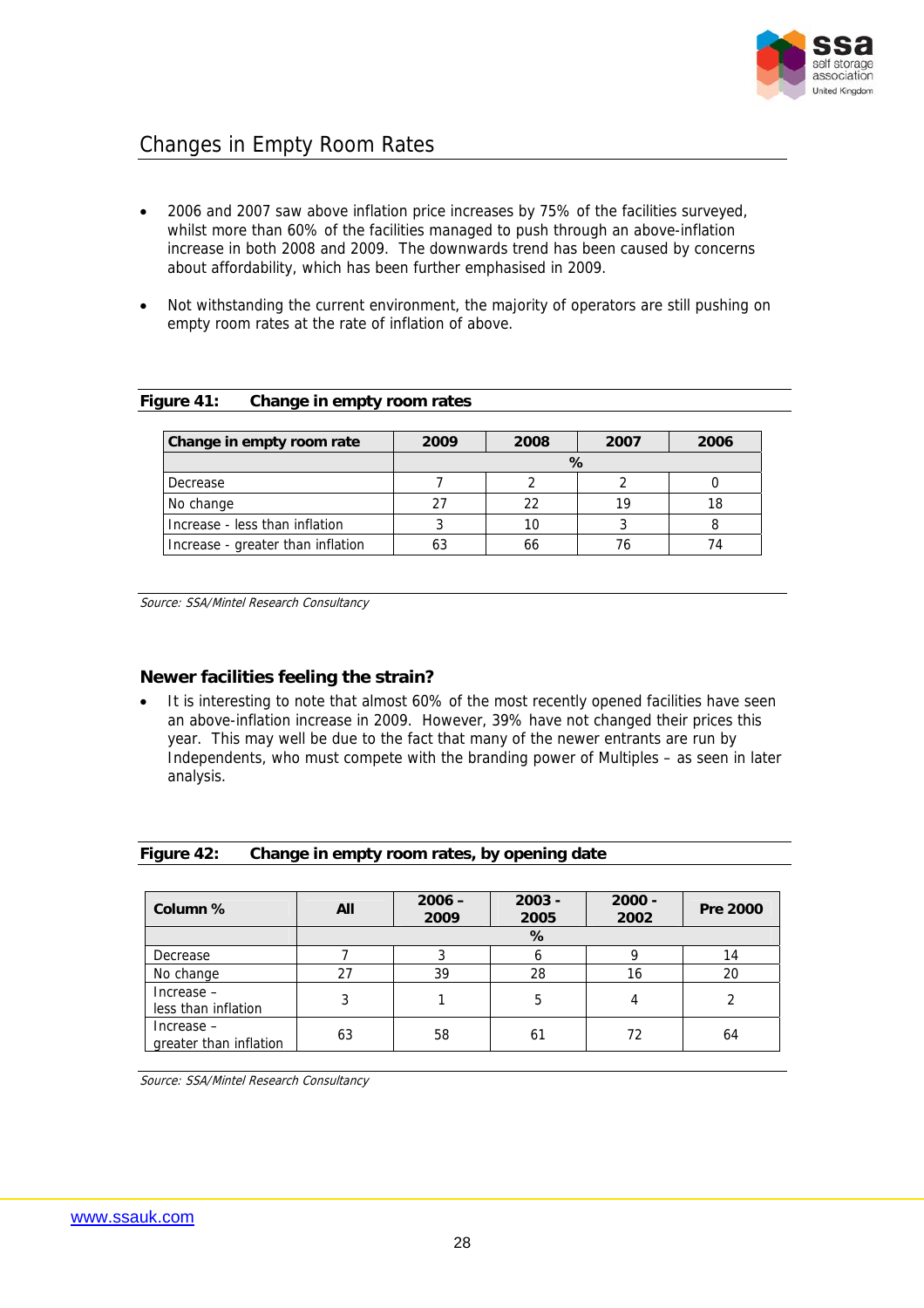

### <span id="page-30-0"></span>**London companies increase rates most rapidly**

- Already charging high room rates, those companies based in London were far more likely than most to have seen an above-inflation increase in empty room rates.
- The pattern is similar to last year's findings, but with a slight slowing down in increases across the country.

| Column %                               | All | <b>South</b> | London | Midlands /<br><b>Wales</b> | <b>Northern</b><br>England /<br><b>Scotland</b> |
|----------------------------------------|-----|--------------|--------|----------------------------|-------------------------------------------------|
|                                        |     |              | %      |                            |                                                 |
| Decrease                               |     | 11           |        |                            |                                                 |
| No change                              | 27  | 30           | 5      | 37                         | 44                                              |
| $Increase -$<br>less than inflation    | 3   | 4            | 3      | 0                          |                                                 |
| $Increase -$<br>greater than inflation | 63  | 52           | 88     | 54                         | 50                                              |

#### **Figure 43: Change in empty room rates, by location**

Source: SSA/Mintel Research Consultancy

### **Multiples see largest increases in empty room rates**

• Independents and smaller chains suffer by comparison to Multiples when it comes to empty room rates. 82% (a reduction from 89% last year) of the latter group had managed to increase rates by above the rate of inflation, compared to just a fifth of the smaller operators. The pattern is the same as last year. This indicates that Multiples continue to be more active with Price Management than Independents.

#### **Figure 44: Change in empty room rates, by size of company**

| Column %                          | All | <b>Multiple</b> | Independent |
|-----------------------------------|-----|-----------------|-------------|
|                                   |     | $\%$            |             |
| Decrease                          |     |                 |             |
| No change                         |     |                 |             |
| Increase - less than inflation    |     |                 |             |
| Increase - greater than inflation |     |                 |             |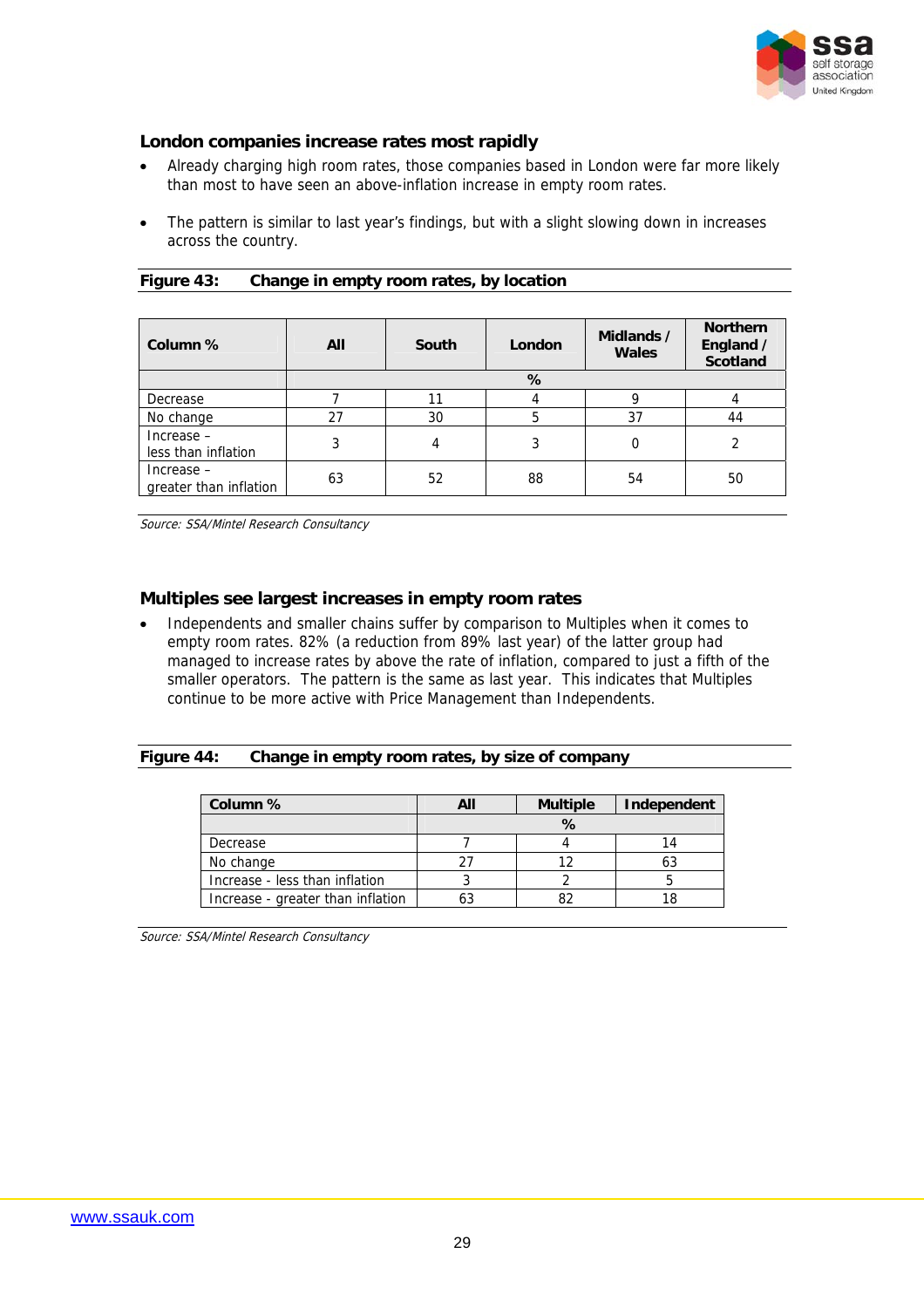

### <span id="page-31-0"></span>Additional Information

In the 2009 survey respondents were asked to answer several additional questions in regard to their facilities.

• A large majority of facilities are open for the whole week, with just 24% only opening six days, and 2% open for five days a week.

#### **Figure 45: Number of days open per week**

| Number of days open per week | ℅    |
|------------------------------|------|
|                              | 2009 |
| 5 days per week              |      |
| 6 days per week              | 24   |
| 7 days per week              | 74   |

Source: SSA/Mintel Research Consultancy

• This emphasis on convenient access times is confirmed by the fact that over half offer 24 hour access to facilities.





Source: SSA/Mintel Research Consultancy